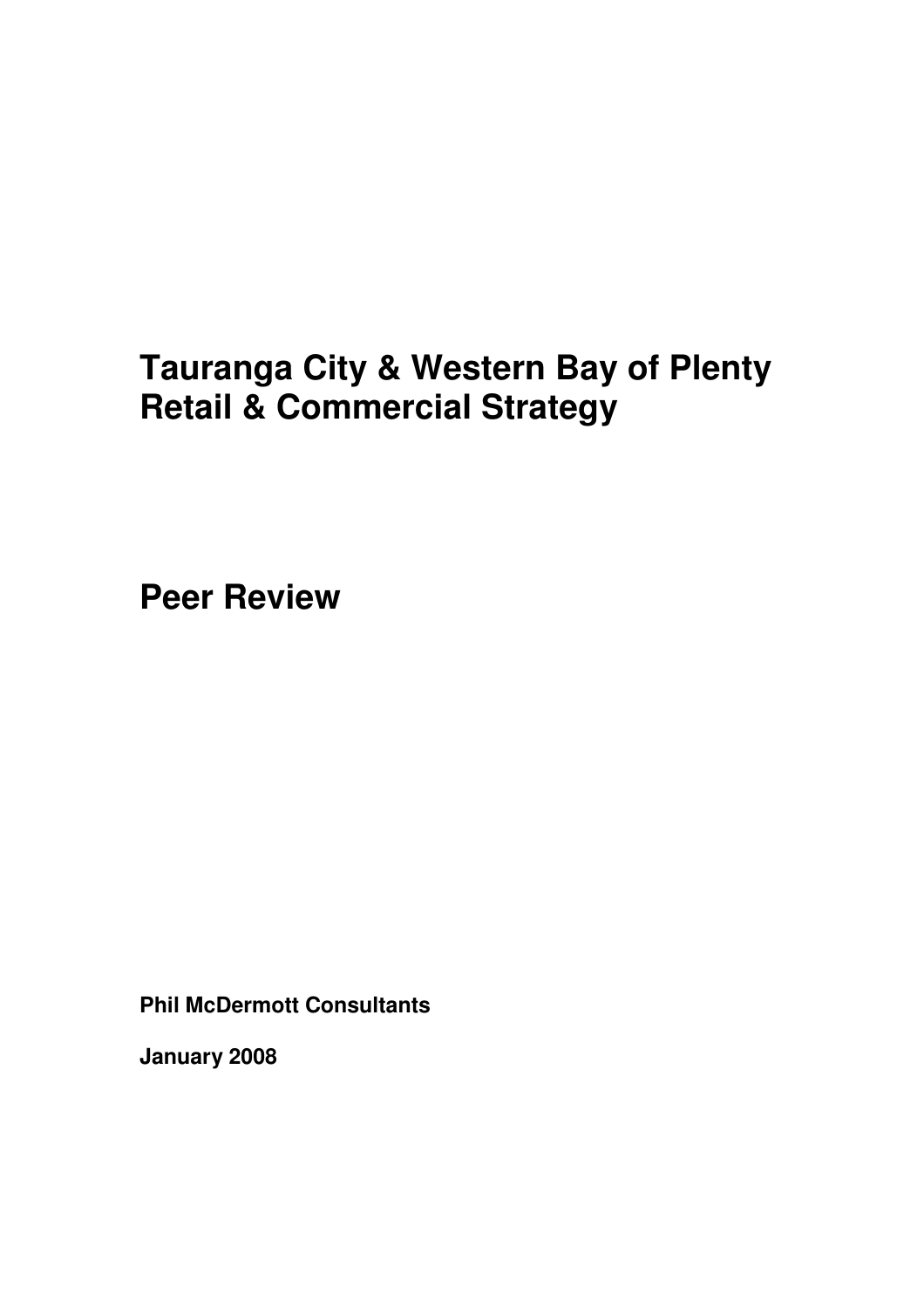### **Contents**

| $\mathbf{1}$ | Introduction           |                                 |                |  |  |
|--------------|------------------------|---------------------------------|----------------|--|--|
|              | 1.1                    | Terms of Reference              | 1              |  |  |
|              | 1.2                    | Overall Approach                | 2              |  |  |
| 2            |                        | <b>Principal Conclusions</b>    | $\overline{4}$ |  |  |
|              | 2.1                    | Methodology and Data            | 5              |  |  |
| 2.2          |                        | <b>Policy Directions</b>        | 9              |  |  |
|              | 2.3                    | From Regulation to Facilitation | 11             |  |  |
| 3            |                        | <b>Retail Trends</b>            | 13             |  |  |
| 4            | The Retail Hierarchy   |                                 |                |  |  |
| 5            | <b>Office Activity</b> |                                 | 28             |  |  |
| 6            | Conclusions            |                                 | 30             |  |  |

The information in this report is presented in good faith using the best information available to us at the time of preparation. It is provided on the basis that Phil McDermott Consultants Ltd and its associates are not liable to any person or organisation for any damage or loss which may occur in relation to that person or organisation taking or not taking action (as the case may be) in respect of any statement, information, or advice conveyed within this report.

Phil McDermott Consultants Ltd PO Box 183 Matakana Auckland 0948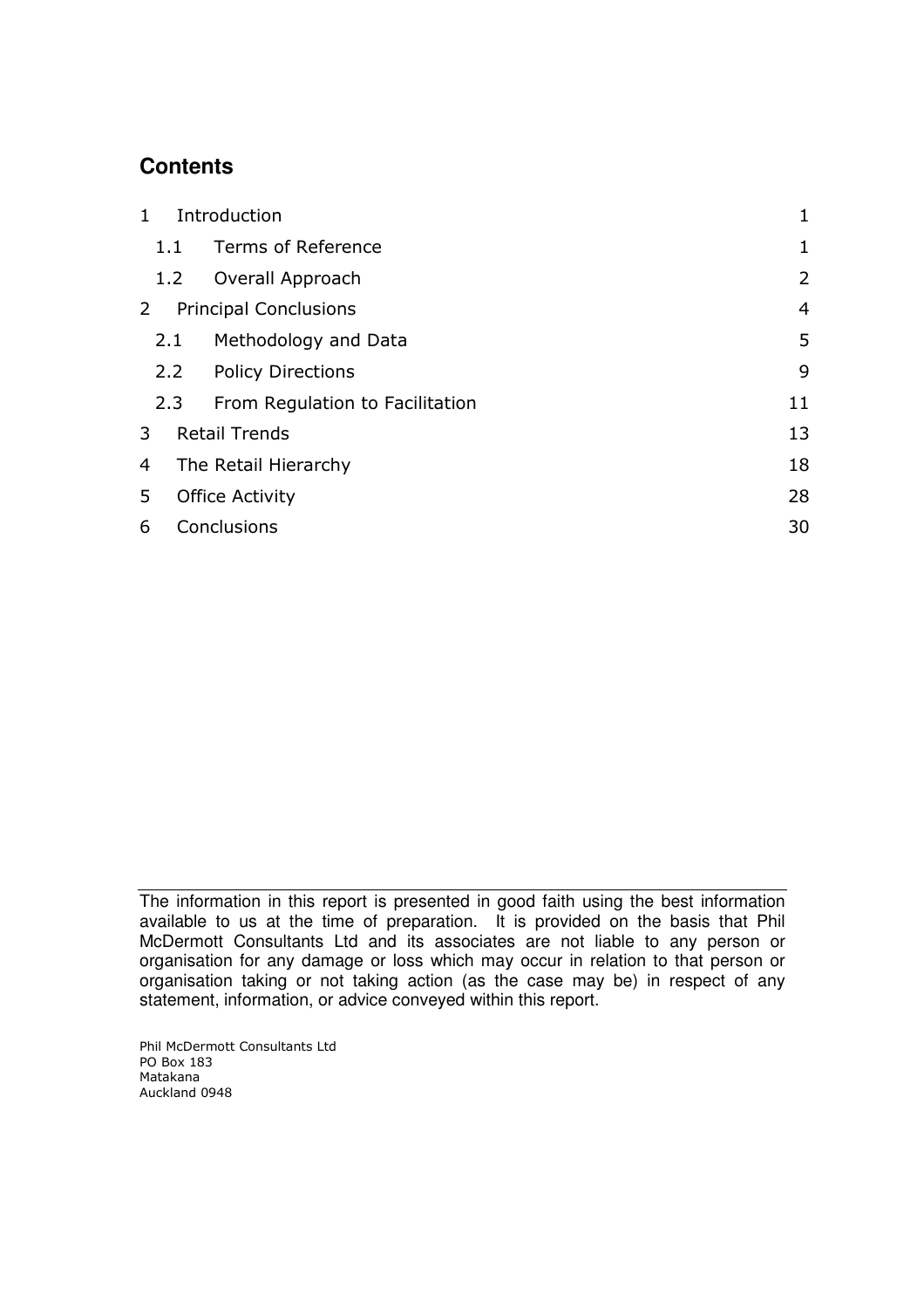## 1 Introduction

Phil McDermott Consultants Ltd was asked to peer review the report Tauranga and Western Bay of Plenty Retail and Commercial Study (Property Economics, 2007). In particular, the review was to:

- 1. Examine the methodology used and the data inputs to ensure that the underlying research is a sound basis for decision making, and
- 2. Review the policy directions and recommendations made and provide comment on their appropriateness, having regard for the research undertaken.

### 1.1 Terms of Reference

The September 2006 Study Brief set out the aims of the retail and commercial study as being to:

- Investigate Tauranga's and the Western Bay of Plenty's retail and commercial land use change and describe the drivers for change in the next 10 years
- Identify future floor space needs and planning policy responses given the expected population growth, land use and transport patterns
- Identify the roles and functions of various retail and commercial centres across Tauranga and the Western Bay of Plenty
- Prepare a high quality set of policy recommendations on the commercial and retail sectors in Tauranga and a scenario based 'toolkit' to implementing positive change to supporting the visions and principles of SmartGrowth, Tauranga Tomorrow and SmartFutures and the objectives outlined on page 2 of this report. (page 3)

It was set in the context of SmartGrowth principles, including:

- Tauranga CBD remains the heart of the sub-region with an emphasis on specialty shopping, entertainment, cultural facilities, residential living and employment
- Other town centres continue in their service roles and provide social and cultural centres for the community
- New communities include accessible centres providing a range of retail, service and recreation facilities
- Town centres provide social and cultural values that go beyond the commercial interests of retailers and other businesses. There is a case for public investment to maintain and enhance these values
- Opportunities for Live, Work and Play are actively promoted.
- The need to optimise land use is recognised (page 3)

Existing neighbourhoods are to be reinforced and new ones made "sustainable", with the city centre being a strong central hub for the city, and town centres as the hearts of communities and promoting local identity.

The project was divided into four stages (page 4: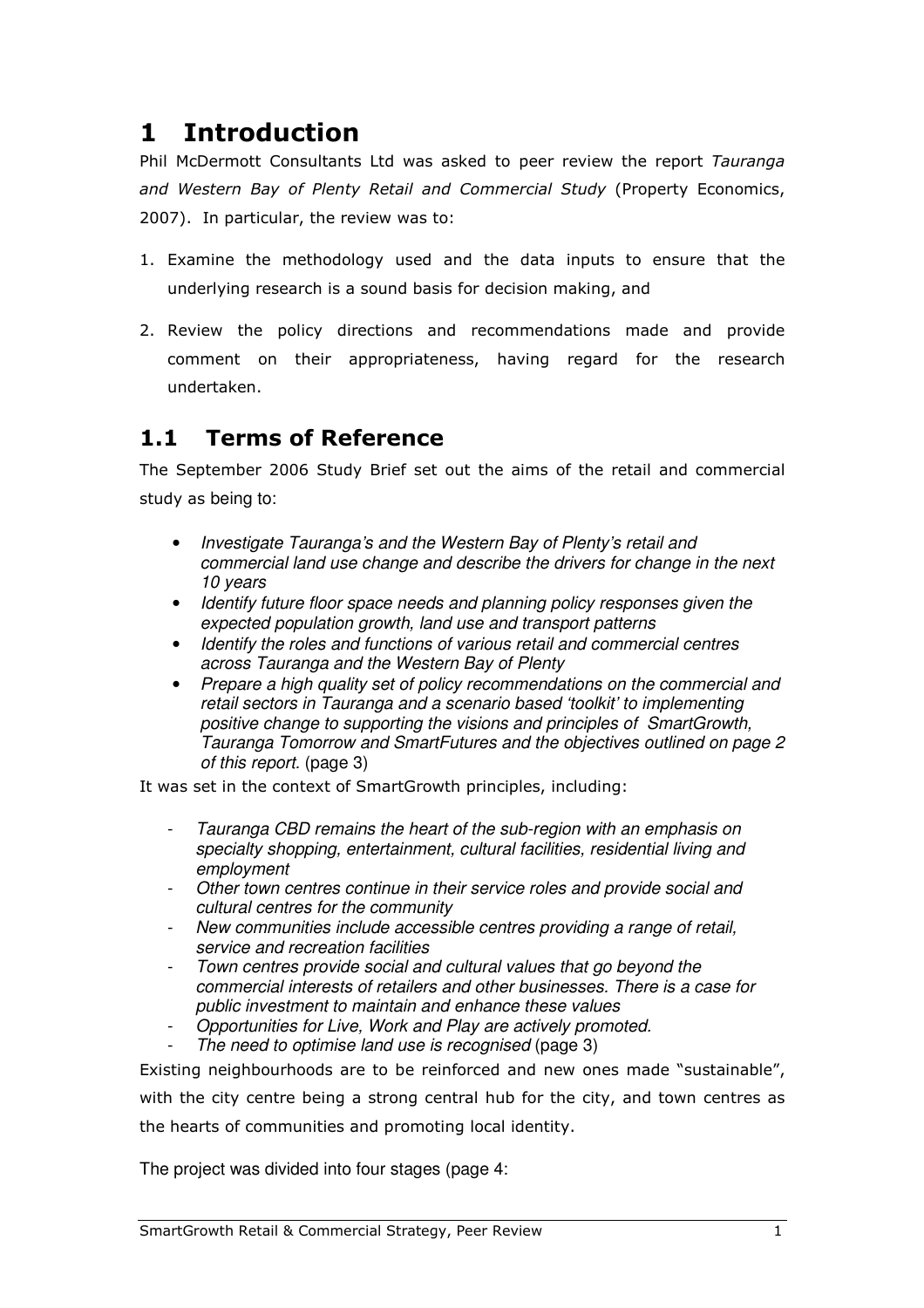- A. An environmental scan of trends in retail and commercial sectors
- B. A statement of the existing situation in the Western Bay of Plenty District and in more detail Tauranga City areas.
- C. A projection of future demand and supply projections gap analysis
- D. Identification of toolkit to obtain scenario based outcomes (page 5).

Detailed task and information requirements were provided, along with centre definitions and examples. Consequently, the Brief was prescriptive, effectively seeking the consultants to align and assess information on retail and office development with the directions prescribed by SmartGrowth.

In particular, the Brief states that the *current trend of:* 

- reasonably unfettered big box and mall development
- low intervention on established centres
- Continued development of strip and out of centre commercial and retail development, and
- Use of industrial land sites

is not compatible with SmartGrowth, Tauranga Tomorrow or Smart Future principles. Therefore a short narrative of the risks of continuing such an approach is needed, but not a detailed investigation as a scenario (page 7).

In effect, the Brief called for the assembly of information to assess how far these trends and prospects align with a particular outcome, and how policy might be used to promote that outcome given current and anticipated market development. Hence, the consultants were asked to adopt a "centres-based" approach through which it is assumed that particular outcomes can be pursued.

A supplementary brief was prepared in August 2007 seeking additional research into retail and office activity in industrial and residential zones, floorspace and land forecasts, and modelling of changes, mainly by way of trade diversion, that would occur as a result of changes in demand and supply in the future.

These various requirements will have shaped the consultant report, constraining the options that could be considered to those largely compatible with the existing strategy, shaped largely by the determination within SmartGrowth of where people should live in the future and the likely role of particular centres.

### 1.2 Overall Approach

The consultants' report first outlines national and international retailing and office trends by way of background (Section 5) and uses this as a foundation for retail and office distribution policy (Section 6).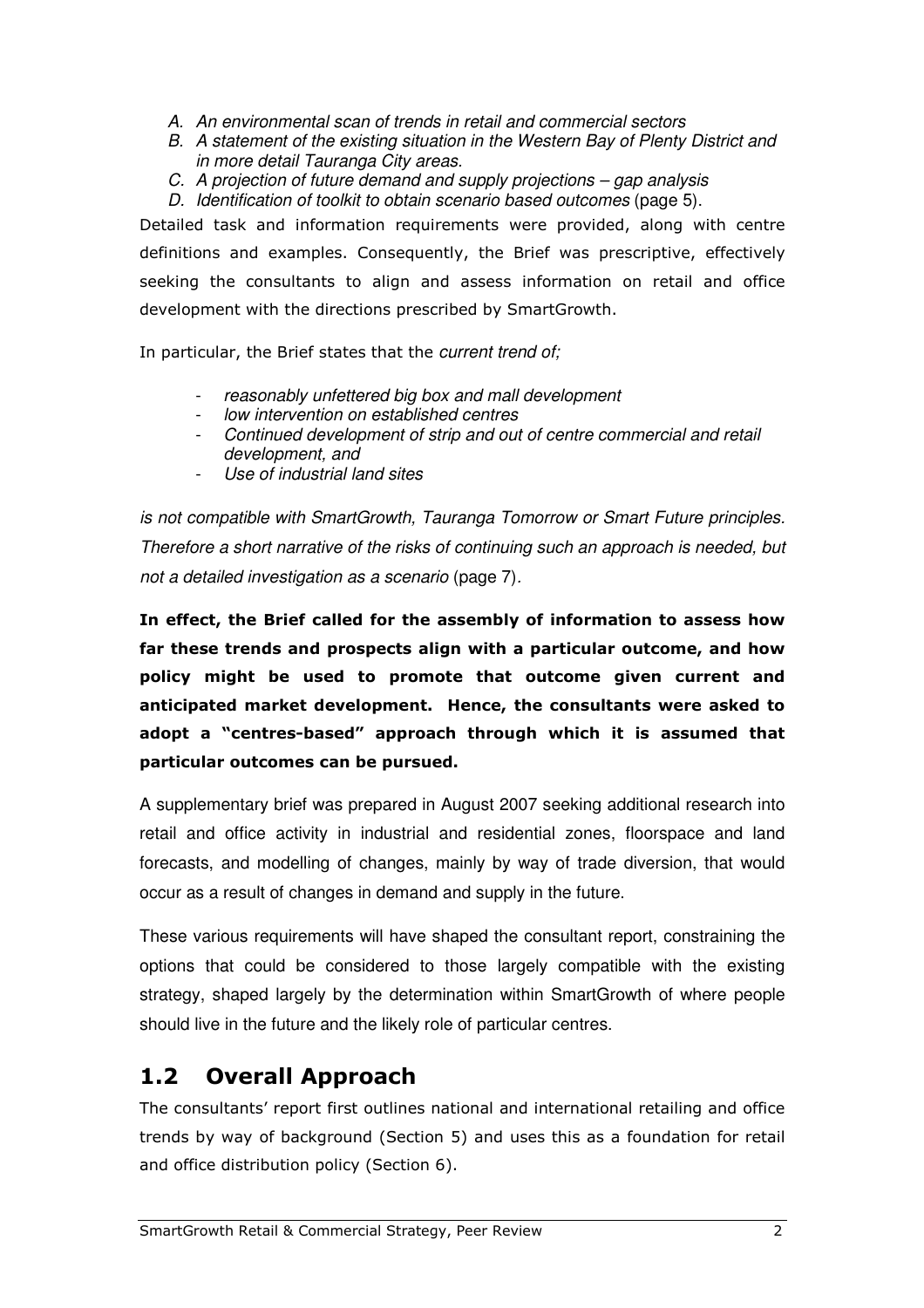It then outlines the existing study area centre hierarchy (section 7) before describing trends in "key market data" (Section 8) and presenting forecasts of floorspace and land demand (section 9). This is followed by gravity-model based assessment of potential trade diversion with the introduction of additional floorspace. Conclusions are provided by way of a discussion of issues, constraints and future directions (Section 13), with proposals for implementation and recommendations in Section 14.

The Appendices contain transcripts of stakeholder interviews and data for individual centres.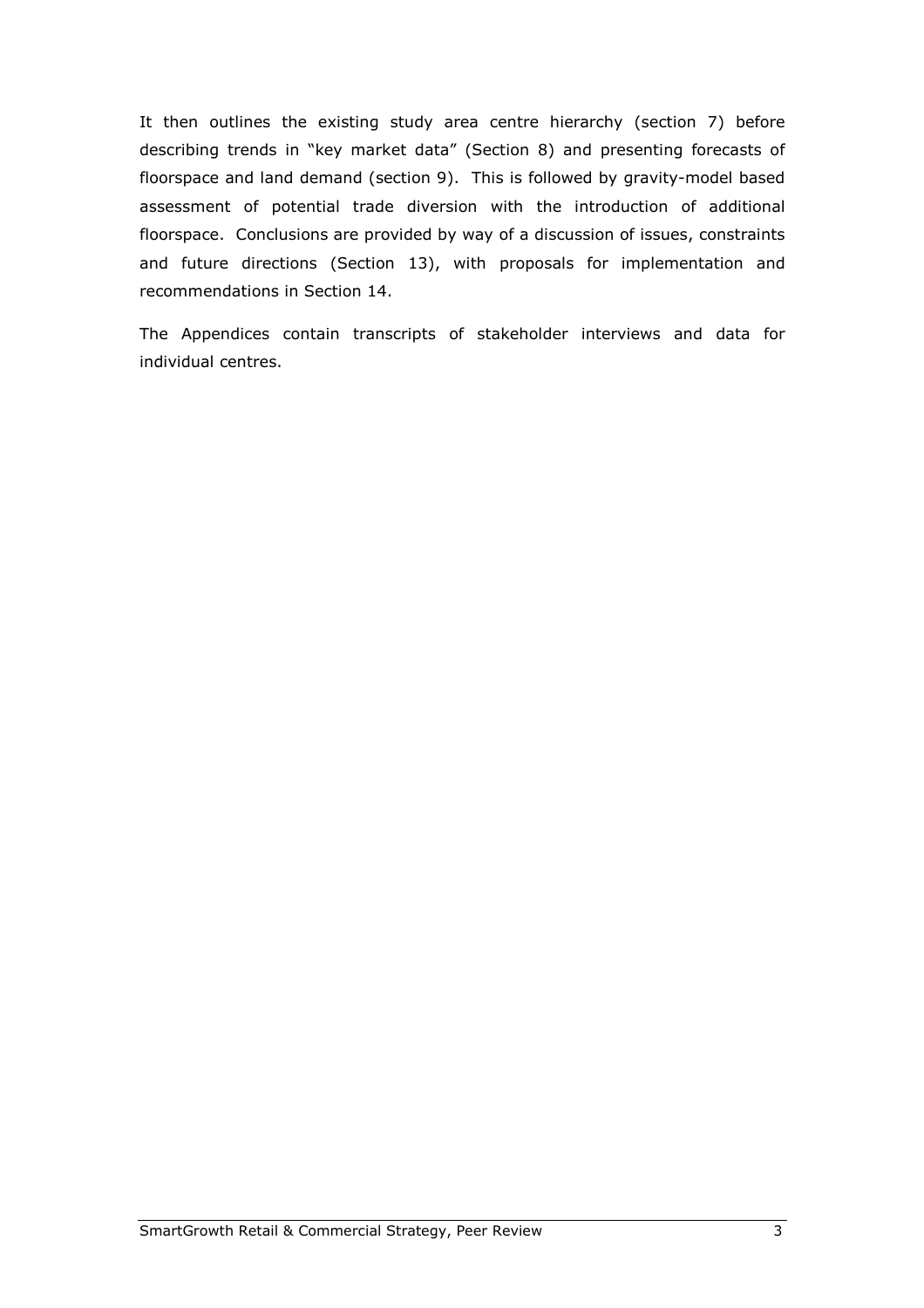## 2 Principal Conclusions

A draft of this peer review was prepared and discussed with Property Economics. Three areas were covered:

- 1. Clarification of areas which were not clear in the original report or where some additional detail with respect to sources, methods and models would clarify the analysis or increase confidence in the results and conclusions reported;
- 2. Discussion of the notion of a hierarchy of centres, how it enhances understanding of retail and office markets in the study area, and how it might – and should – develop in the future, and
- 3. Discussion about the role of regulation, and especially (A) the scope and capacity of plan development through the Resource Management Act to reconcile the broad objectives of SmartGrowth with market trends where these appear to diverge; (B) the capacity of zoning to bring about specific spatial outcomes; (C) the costs and consequences of doing so; and (D) the relationship of these outcomes to SmartGrowth objectives.

The second and third points relate both to the approach in the Property Economics report and to the position that the SmartGrowth might choose to adopt. However, the present review suggests that such a position is neither definitive nor easily resolved by analysis alone.

As a result of these discussions, Property Economics have made some modifications to the original report. This peer review has also been revised, although in the interests of efficiency no further review has been undertaken of the revised Property Economics report. Consequently some of the points of detail noted in this review may no longer apply.

The following two sections advance the conclusions reached through the peer review with reference to the two key objectives set for it. An overall conclusion is advanced in Section 2.3 and more detailed discussion presented in Sections 3, 4 and 5. .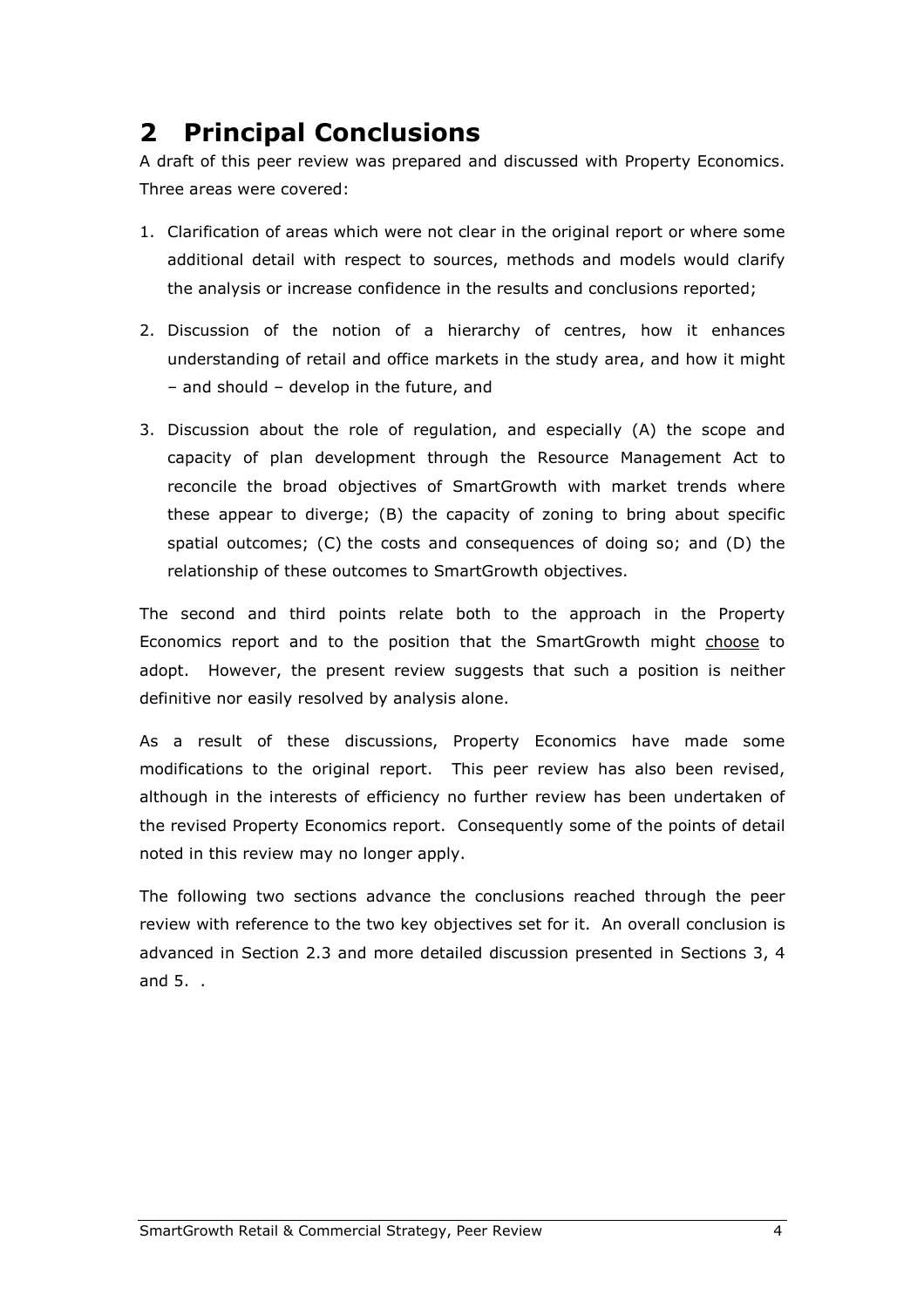### 2.1 Methodology and Data

**Objective:** Examine the methodology used and the data inputs to ensure that the underlying research is a sound basis for decision making

The **data** is drawn mainly from official sources, Statistics New Zealand (employment by sector, consented floorspace), Quotable Value New Zealand (floorspace), and Tauranga and Western Bay of Plenty councils (population projections). This is complemented by survey data sourced to Property Economics (floorspace by activity, rentals).

The data is from conventional and appropriate sources. However, there is minimal detail regarding timing, coverage, qualifications, time of survey and comparability across sources, which can influence the interpretation of resulting analyses.

The **methodology** comprises mainly the presentation in tables through which the characteristics of the centre hierarchy can be deduced by comparison of their relative performance on various indicators (rental levels, floorspace and employment growth, capacity and density). The sets of centres in each table are not always compatible and interpretation and explanation of the data within the text is limited. Information is provided as much as a foundation for developing a set of expected or likely outcomes for future development. The Appendices consolidate data on a centre by centre basis.

Retail floor area demand is derived from population projections provided through to 2056 by the client. The methodology underlying the population projections is not discussed or referenced, on the grounds that it is covered elsewhere in the SmartGrowth documentation. The client provided one projection for consideration: the omission of a discussion of the underlying population and household assumptions and the absence of sensitivity testing can be seen as a limitation of this analysis and requires consideration of the source demographic analyses and documentation.

The estimation of floorspace requirements based on the population projections (number of households multiplied by average household incomes  $\rightarrow$  allocation of retail spend by category  $\rightarrow$  estimation of floorspace demand using turnover:floorspace ratios by retail sector, allowing for 1% growth in spending per year) is conventional and acceptable. Limited detail or discussion impedes independent assessment of the reasonableness or impact of the underlying assumptions and consequent outcomes to be made. Data on current and typical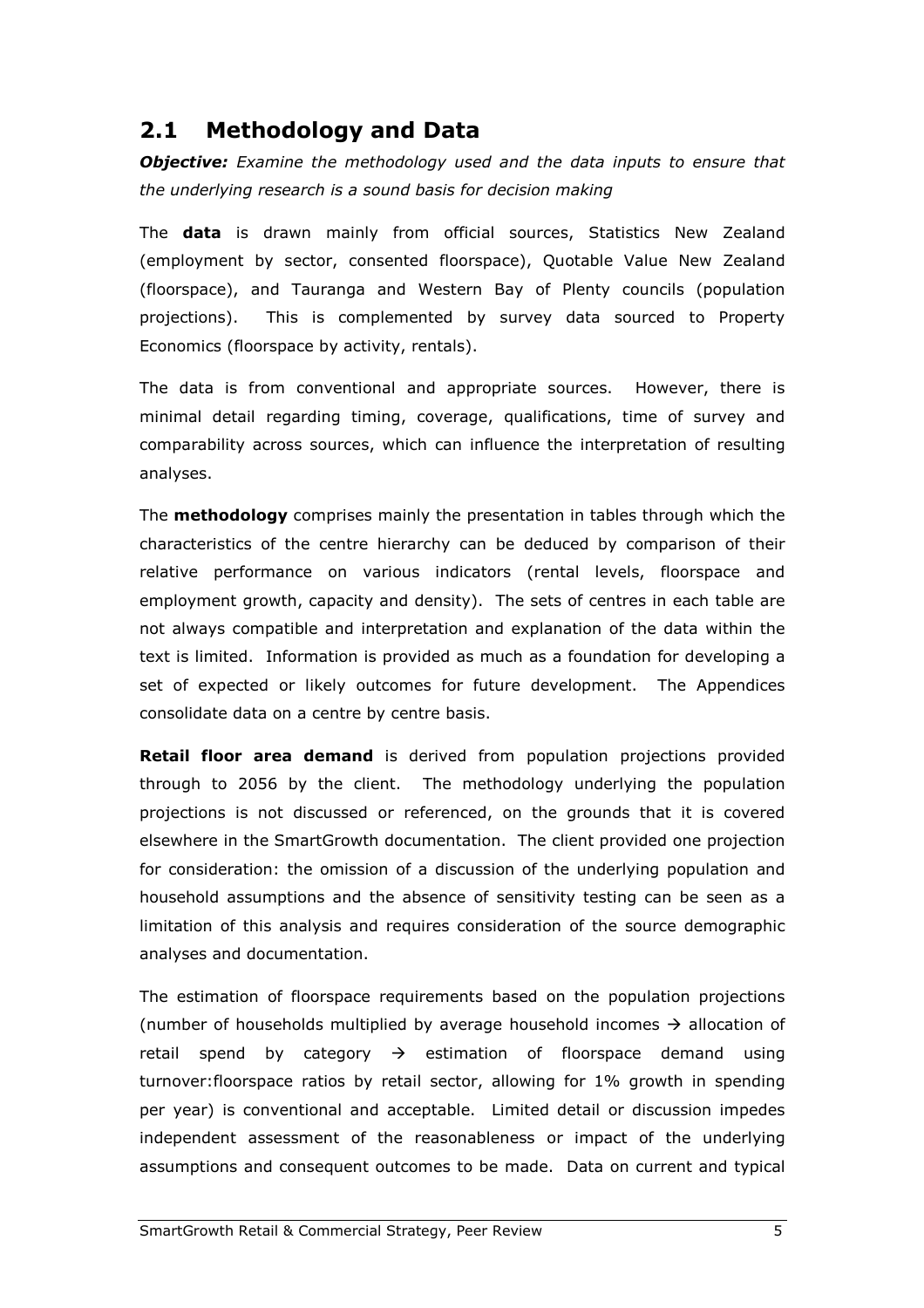(or desirable) turnover per square metre is being provided to help assess the results or their implications. Benchmarking will help in assessing the overall conclusions.

Discussion of the underlying drivers of retail demand and floorspace or centre expansion (and contraction) is limited, despite the commentary on retail trends in the Untied States and New Zealand, which outlines structural changes that could change the nature of retailing. The components and distribution of population change and income distribution are also taken as given, although they will change with demographic and economic shifts in the study area and influence commercial floorspace outcomes. There is no discussion of possible changes in spending behaviour or in the composition of demand as a result of the changing demographic, social and economic composition of the catchment, and changes in tastes and technology. While such changes are difficult to predict, some assessment of the sensitivity of floorspace to them would be helpful.

It appears that current spending patterns (i.e., the coefficients allocating spending among categories of consumption and retail and related activities) are assumed to be constant over 50 years, for which projections are provided (Table 12) the only changes considered being in the quantum of demand. Given the difficulty of predicting the underlying behaviours both of consumers and the retail sector, this can only be adopted as a benchmark, around which consideration of likely and desirable outcomes might take place. As it stands, the presentation gives an impression of precision and perhaps even inevitability that our knowledge of the future of both supply and demand in the retail sector hardly justifies.

Despite the long-term projections, spending is allocated across catchments of households for only ten years (Table 13) and centres (so presumably, also, catchments) for 20 years (Table 18). These shorter time frames are an implicit acknowledgement of the long-term uncertainty.

Household convenience spending is grouped according to discrete catchments which relate broadly to the major centres (Appendix 6). This is defendable if we assume convenience spending takes place predominantly through single-purpose trips to the nearest centre and not as part of multi-purpose trip making (as is often the case). Multi-purpose travel for work, school travel, comparison shopping, recreation or social purposes would, however, see significant out-ofcatchment spending and favour centres at principal destinations or on major arterials (such as Cameron Rd).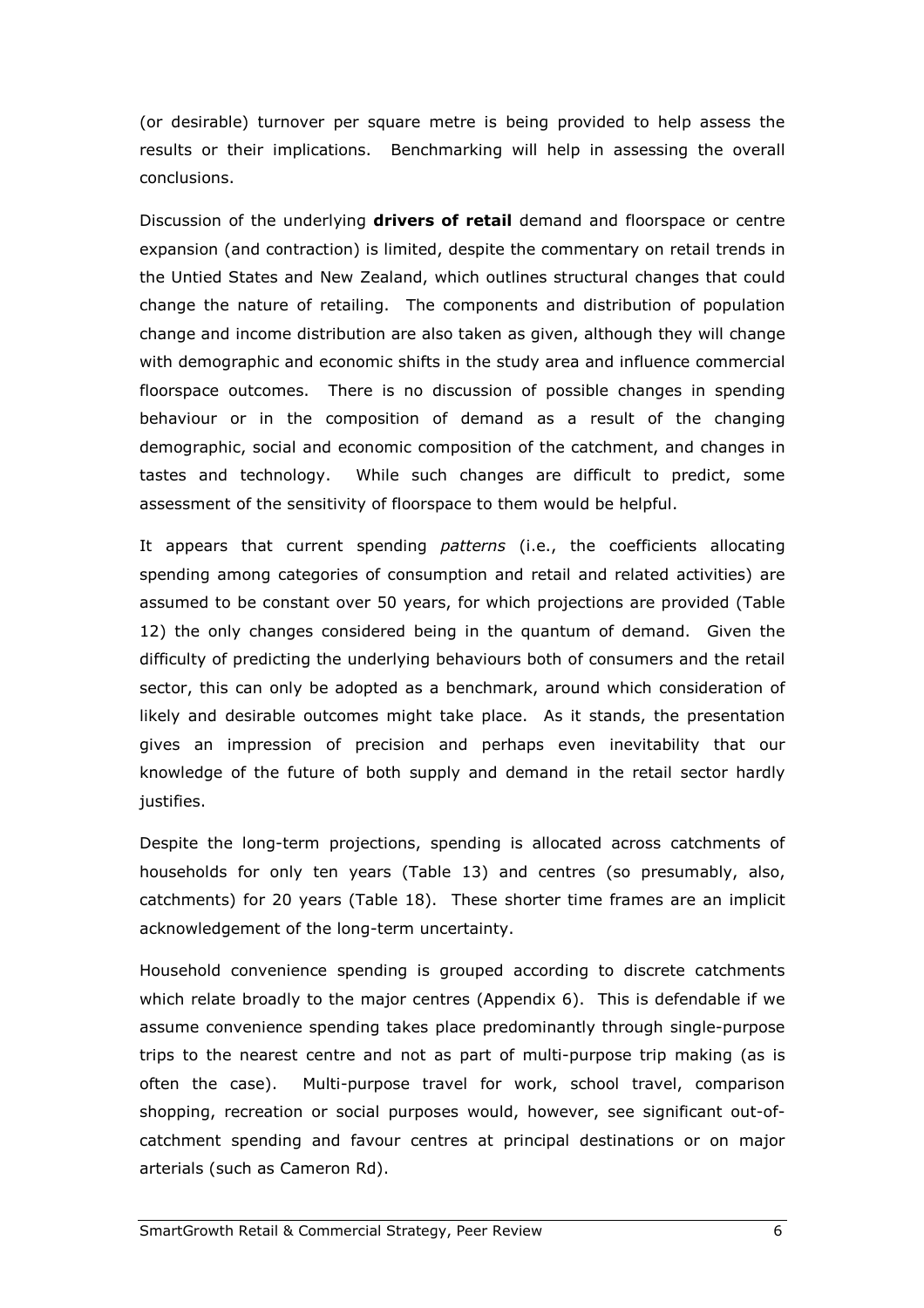Comparison spending is not allocated by catchment because it generates longer trips and tends to be concentrated within the hierarchy and therefore less dependent on proximity between household and centre. Consequently, it is considered in, and critical to, the regional context through its impact on malls, town centres, large format retail centres and the CBD.

The level and distribution of non-residential shopping, covering intermediate demand directed to the retail sector and demand from visitors, was not discussed in the report but is understood to have been included.

The potential for **trade diversion** is estimated using a gravity model (in this case ten years out, to 2016), which is a standard approach. Gravity modelling enables both convenience and comparative spending to be allocated among centres. Details regarding coverage, zones used, distance decay factor, whether allocation is travel time, cost or distance based were limited in the report.  $1$  The ten year time frame is limiting, and no sensitivity tests are reported. However, it has been set up as a tool for use by the council which will have assumptions documented and provide a basis for testing scenarios dealing with different patterns of development.

**Employment projections** for office activities are derived from population projections, using coefficients relating labour supply to total population, and the application of floor area ratios per worker. Land demand is derived from the resulting floor-space estimates using an indicative and reasonable Floor Area (coverage) Ratio of 0.4.

Employment densities are not reported but can be derived from the results reported. They appear reasonable, if on slightly the high side in the business services sectors (which may reflect the lower order services provided in Tauranga compared with larger cities). The reference to densities in the CBDs of large cities is not especially relevant (Appendix 3) and, in any case, the range is too large to be useful. The incremental growth in Western Bay of Plenty is likely to be spread over a range of quite different small and mainly low- or medium-rise centres and sites and densities would be expected to rise only slowly.

In any case, there are question marks over the office projection methodology: it would be preferable to forecast demand by sector and translate that into a

i<br>I

<sup>1</sup> Based on discussion with Property Economics,, our understanding is that there were 200 origin zones in the model, and road distance is the measure of separation among them and the centres.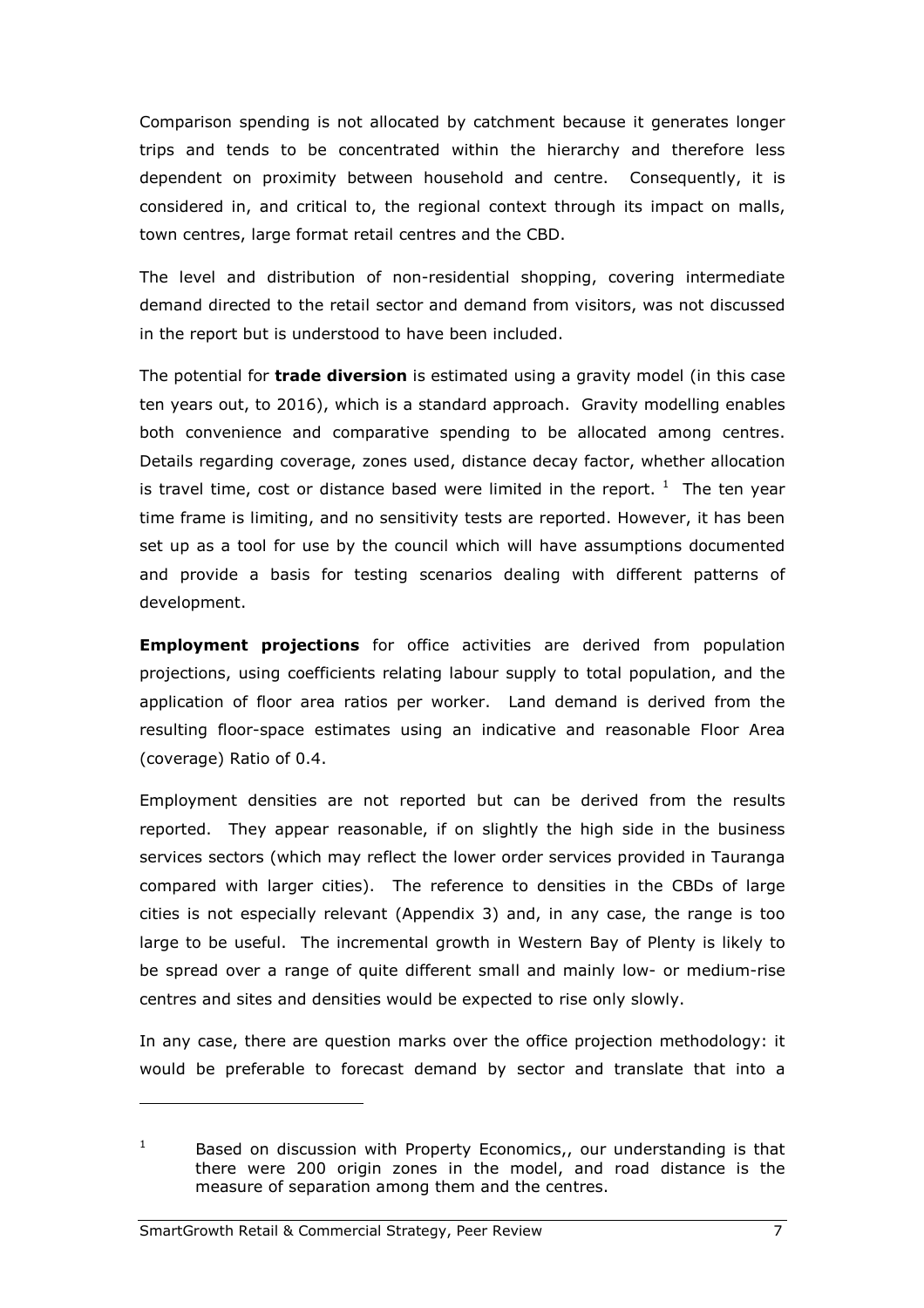requirement for employees. In some sectors, such as education, health, community and personal services, the demand for labour will be influenced primarily by population growth and structure, and will justify some demand assessment on this basis. Others, especially the business services that drive demand for office space within centres, will reflect the performance of the regional economy and more broadly based changes in economic structure.

On these grounds, the forecast of office space is arbitrary and indicative only.

**Capacity assessment** is based on (1) applying employment densities to existing zoned areas in the centres; and (2) inspection of a range of industrial and commercial areas (Appendix 8). This leads to a subjective but reasonable assessment of the potential to absorb additional investment in offices.

**Stakeholder interviews** are reported by means of "transcripts of key quotes". The report does not provide a list of interviewees and time of interview, nor indicate how representative or otherwise the "key quotes" are. It does not attribute them in terms of the position or stake of the interviewee. No assessment or narrative is provided to place them in context. This has been justified on the basis of respondent privacy, but additional information is necessary to give substance and weight to the comments elicited. As they stand, the client (politicians and officials) may align comments with their understanding and assess them accordingly, although how far they have informed the conclusions and recommendations in the report is not clear.

In conclusion, while the data sources appear appropriate and the methodology reasonable, the documentation and application of the methodology raise doubts about the veracity of the results presented and conclusions drawn.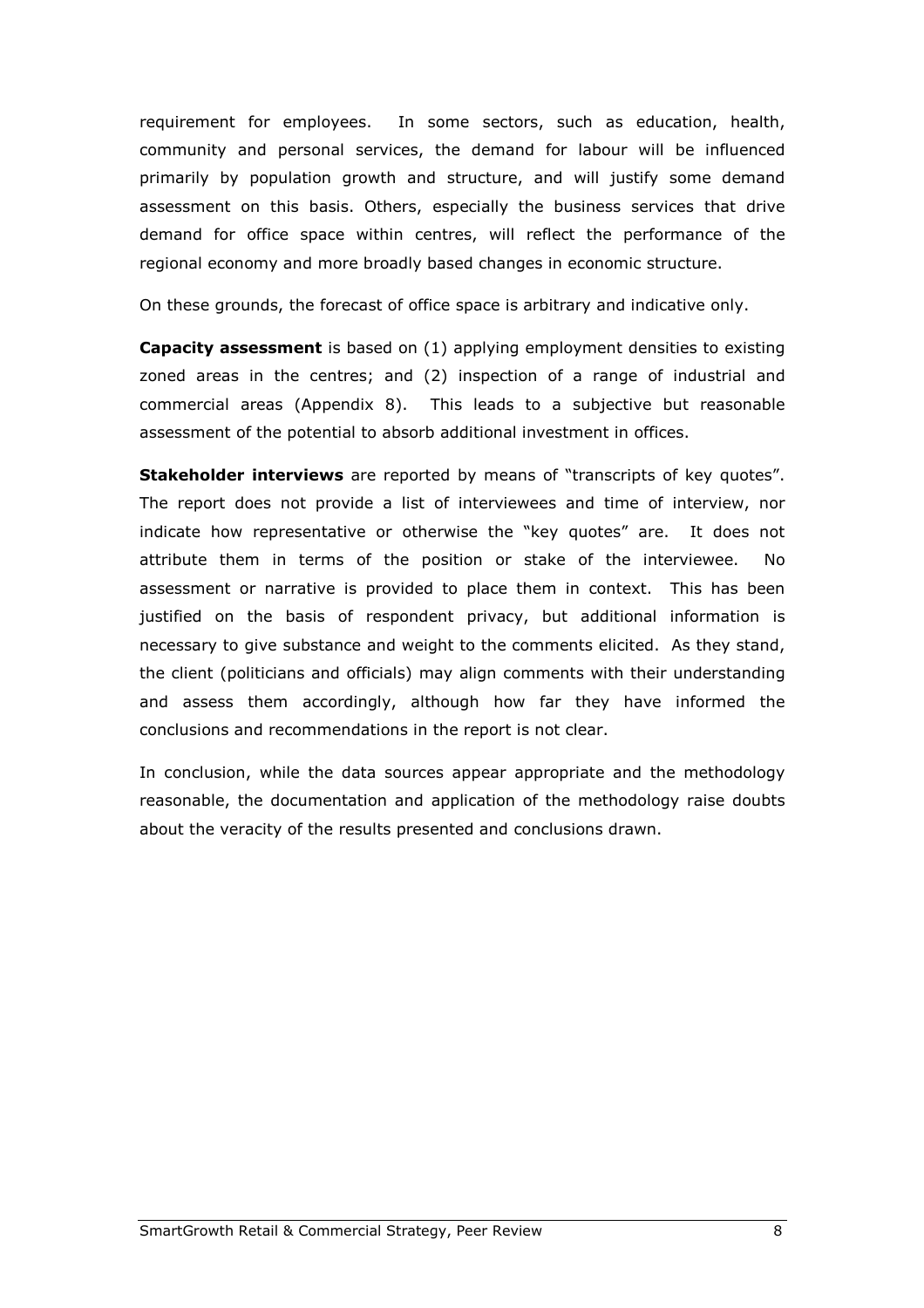### 2.2 Policy Directions

Review the policy directions and recommendations made and provide comment on their appropriateness, having regard for the research undertaken.

The **policy directions** are informed by the primary research described in 2.2 above and sections 3, 4 and 5, below.

The policy direction proposed may be best summarised by the following extract:

"The District Plan and SmartGrowth objectives explicitly support a centres based strategy. The District Plan rules are however unlikely to achieve these objectives, and this is evident in recent development patterns. While a range of recent strategic recommendations are considered in the body of the report, a key recommendation is the creation of an umbrella policy framework linking urban form, transportation and urban amenity. This will incorporate specific policy for the role and function of centres, the expansion of such centers, and provision of further detail as to criteria assessing the establishment of new centres. Establishing a set of commercial sub-zones based on activity centre types is integral to this policy framework." (p6)

And the claim that

"local government has a key role in achieving sustainable development through spatial strategies that promote the vitality and viability of existing centres. The Resource Management Act (RMA) reflects this principle and provides the legislative foundation and requirement for spatial strategies".

A range of objectives "regarding spatial strategies for retail and office development" is then advanced, including (among others):

"Plan for the growth and development of existing centres" (p6)

#### And

"Define a network and hierarchy of centres each performing their roles to meet the needs of their catchment" (p7)

#### And

"Focus development in, and plan for the expansion of, existing centres as appropriate, and at the local level identify appropriate sites for future development" (p7).

There is a range of other objectives but those cited above capture the direction, which tends to be focused on consolidation of development on the existing centres, promoting a hierarchical relationship among them (and with any new centres), and doing so primarily through a regulatory approach.

This direction is reflected in the recommendations, which include (among others):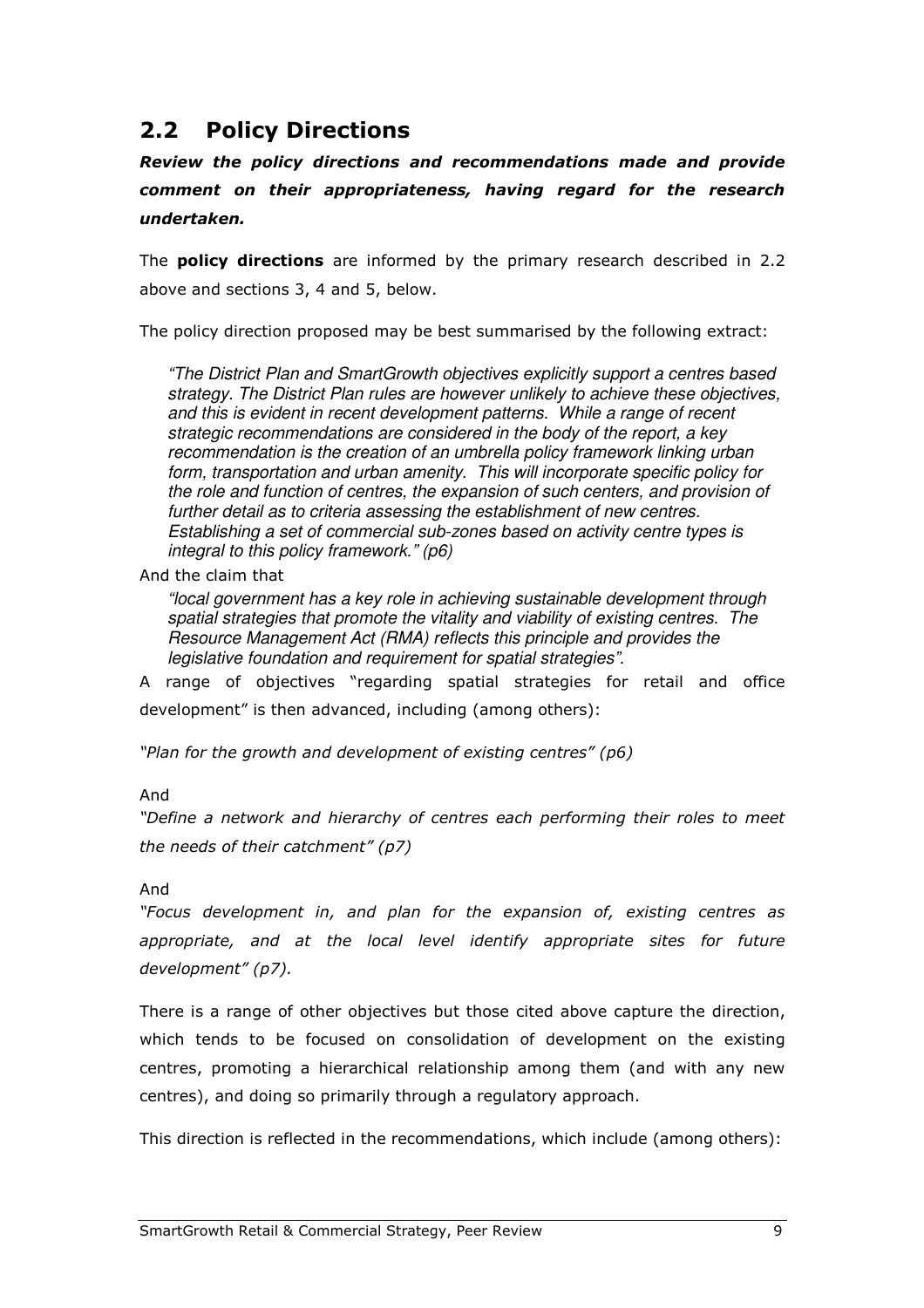"Manage the introduction of new retail floorspace into the market. Test the impacts of proposed developments with the Gravity Model and Retail Impact Assessments" (p8).

And

"Define retail centre hierarchy based on existing, consented and proposed centres

"Establish a set of sub-zones within the Commercial zones, that support the establishment of a retail hierarchy" (p8)

#### And

"Define an office centre hierarchy (in conjunction with the retail centre hierarchy) based on existing, consented and proposed centres

"Establish a set of sub-zones within the Commercial zones, that support the establishment of an office hierarchy" (p9

The policy direction and recommendations are questioned here on three grounds:

- 1. The discussion of trends and issues does not provide the theoretical support or sufficient evidence of precedence from elsewhere (see Section 3, below);
- 2. The analysis is insufficiently robust to provide empirical support for a hierarchical approach (see Sections 4 and 5, below);
- 3. The suggestion that a statutory approach based on district planning under the Resource Management Act is justified to impose a particular spatial structure on future commercial activity by means of a prescribed hierarchy of centres is debatable in principle, and unlikely to be achieved in the study area in practice given the ambiguous nature of the evidence brought to bear.

The third point is not discussed further except to observe that implementing detailed hierarchical zones and sub zones under the RMA is likely to be contentious, difficult to achieve when it is required to deflect market trends, and unlikely to offer a reasonable degree of certainty with respect to the outcomes sought. While this is the recommended approach in the Property Economics report, the costs have not been assessed relative to the possible value of benefits, further undermining the grounds for adopting it.

The value of adopting of a hierarchy-based policy framework for anticipating or managing the growth of commercial activity in the SmartGrowth area has not been demonstrated,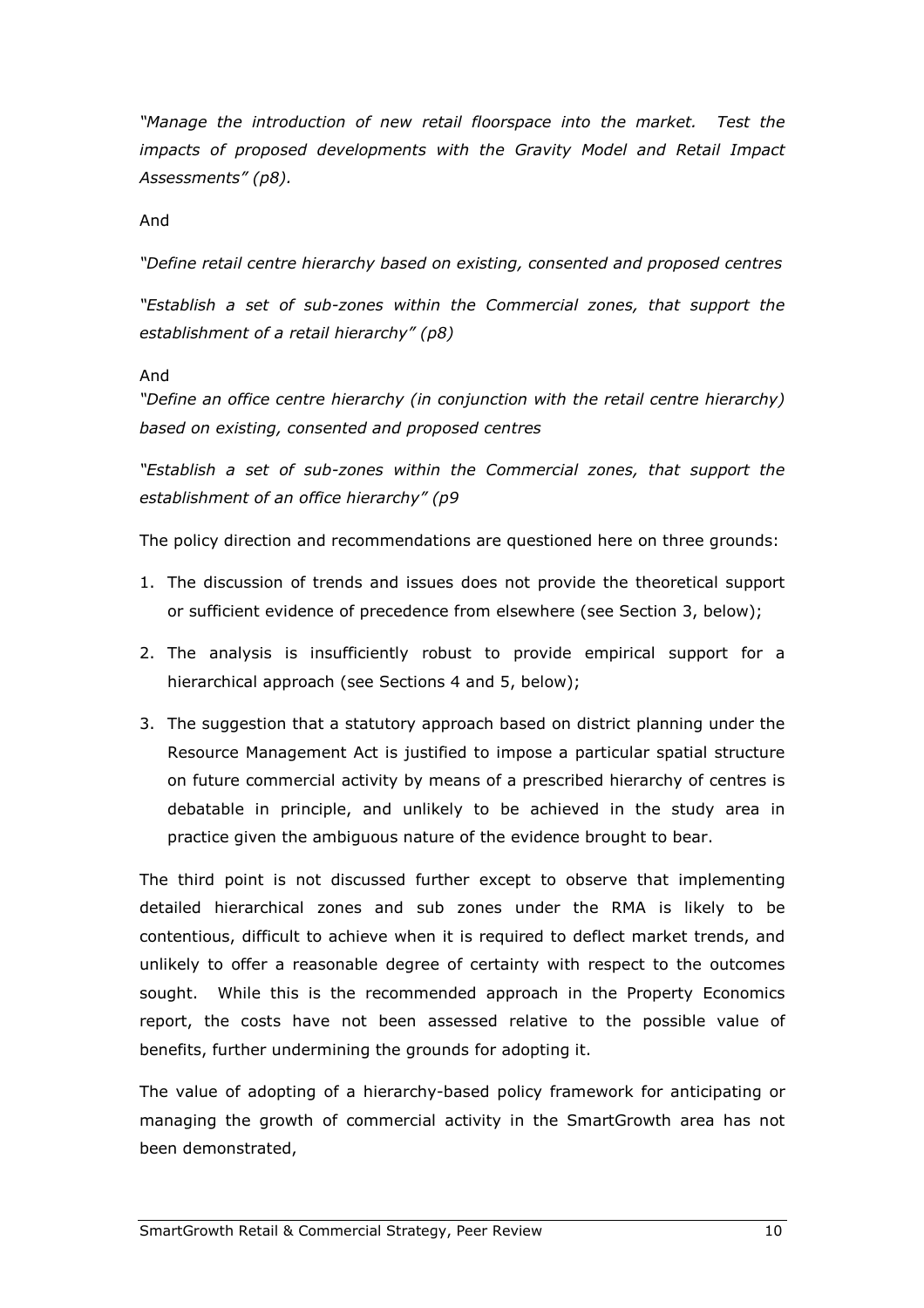If the argument for a hierarchical centres-based approach to retailing is accepted, a second decision needs to be made: whether or not this policy should be implemented by defining the elements of the hierarchy and using statutory methods to determine what activities should go where and, through the definition of zones and sub-zones, presumably through the Plan Review (or a Plan Change) process. While recommending it, the retail and commercial strategy report does not provide the grounds for this policy approach because it does not (and was not necessarily required to) include an assessment of its cost and the probability of achieving the desired outcomes from it relative to alternative policy positions.

### 2.3 From Regulation to Facilitation

A centralised approach focused on analysis, monitoring, and regulating activity via a centre hierarchy is likely to be costly and potentially counterproductive. It invites legal challenge when, ideally, the councils can work with key players in the market to achieve the outcomes desired.

An alternative approach could directly and individually develop strategies for key centres, reflecting each one's current and potential role, built and natural endowment, developmental issues, land ownership, built stock and investment plans, and SmartGrowth objectives. Information on capacity and possible future demand contained in the Property Economics report can contribute to such an approach on a centre-by-centre basis.

The strategy can be implemented via a mix of approaches, including prioritising the location and timing of public investment in infrastructure and amenities, encouraging redevelopment among private stakeholders as appropriate, land purchase and release, and application of RMA principles to protect environmental quality. A strategic approach should set priorities on where and what public investment is justified, and when it should be scheduled, in relation to SmartGrowth outcomes.

This approach can be implemented as much through the LTCCP and annual planning mechanisms as through statutory planning methods.

It would enable issues affecting discrete town centres (Te Puke, Katikati, Waihi Beach), the CBD, the Cameron Rd "spine" (including the Tenth and Eleventh Avenue precinct) to be addressed directly on the basis of local and regional context. A potential short- to medium-term oversupply to the east and south of Tauranga and the vitality and capacity of established centres are issues which can be dealt with according to the methods most appropriate to their individual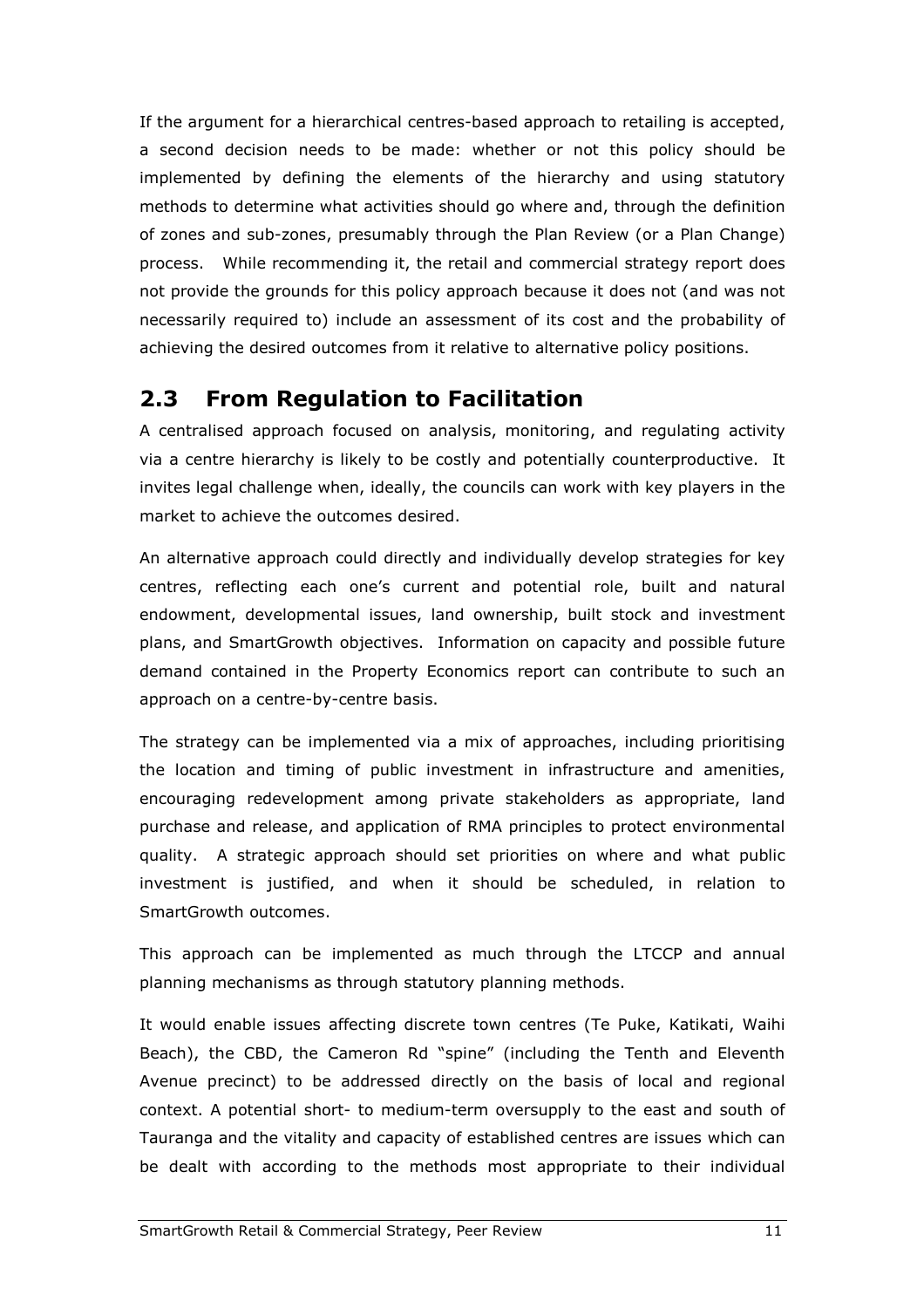circumstances. The gravity model is just one tool that can be brought to bear in this process. The process might also benefit from direct discussion, negotiation and joint planning among relevant landowners, developers and councils, via their SmartGrowth representation.

At the same time, general provisions and standards in the relevant residential and commercial zones could provide the flexibility and environmental standards necessary to meet changing needs for convenience shopping and decentralised employment as the community grows and expectations change.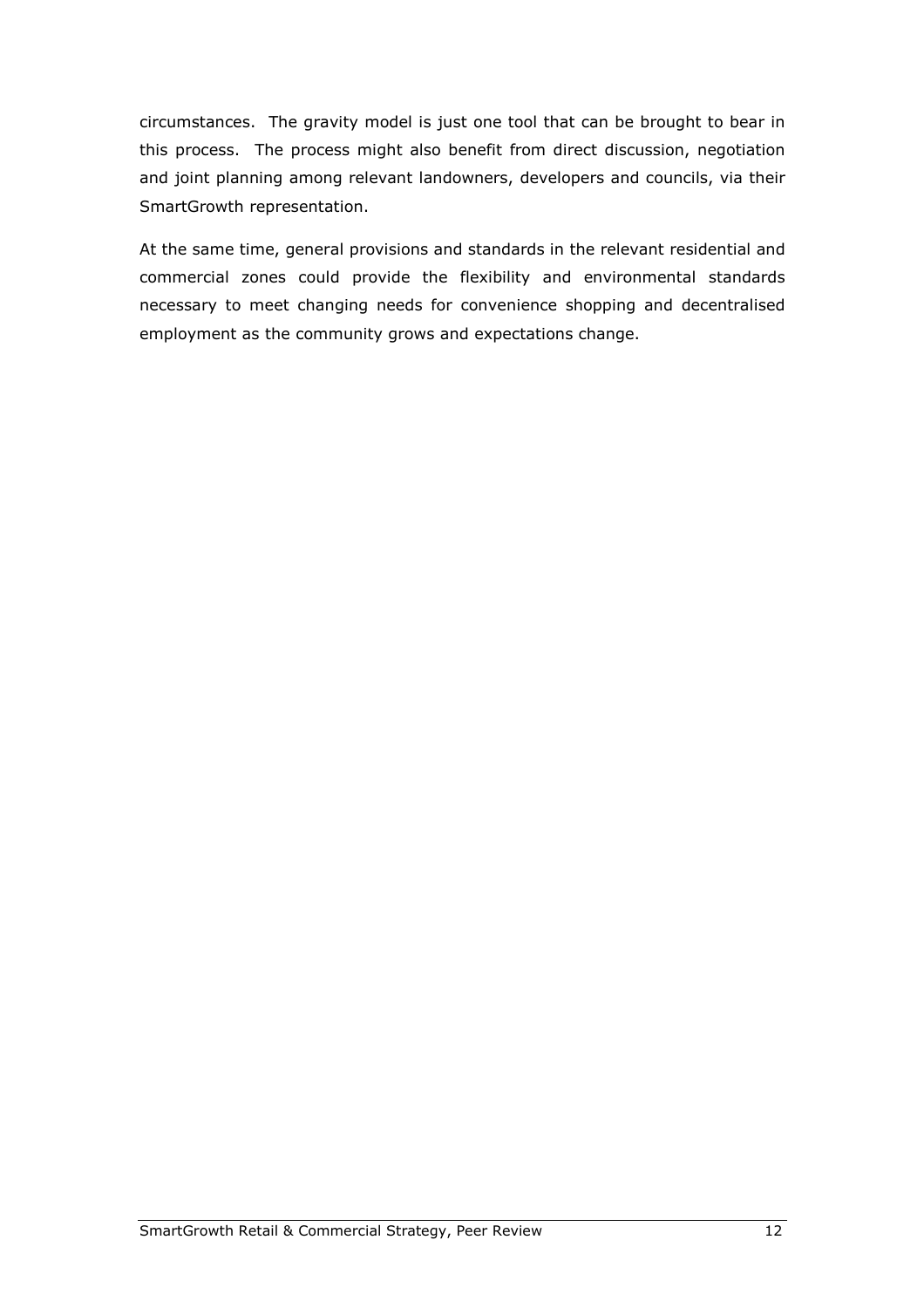## 3 Retail Trends

Section 5 ("National & International Retail & Office Trends") makes a range of general and specific observations with only limited referencing or verification. While Property Economics' expertise provides the authority, the positions advanced are not definitive and need to be related more systematically to the SmartGrowth context. More documentation and illustration would be helpful. While interesting, "how Americans shop and how they are entertained" (pp13-16) is not related in the report to the situation in Western Bay of Plenty.

The discussion of New Zealand trends is similarly generalised and undocumented. The same observations can be made about the discussion of office trends. No attempt is made to draw out those most likely to be relevant in the current case.

A relatively extended discussion on "In-centre versus Out-of-Centre Theory" (p22—27) supports "the economic benefits associated with the centralisation of office and retail activity (or conversely the disbenefits associated with its agglomeration)".  $2$  This presumably provides the basis for aligning the study conclusions with the SmartGrowth principles listed in the Brief (see Section 1.1 above).

However, this follows a discussion which identifies the significance of office decentralisation in Auckland, Christchurch and Wellington (p20), together with out-of-centre retailing, web-based shopping, the potential development of hyper stores, the increasing scale of supermarkets and the emergence of lifestyle centres nationally (p17), all trends which could counter centralisation. The implication of such tendencies is that there are producer and consumer benefits from patterns of investment that do not necessarily support the centralisation associated with a hierarchy-based approach.

The Property Economics report does not demonstrate that current and potential future oversupply reflects enduring market failure which requires intervention to resolve, or which might be resolved by such intervention. Rather, imbalances in supply reflect the impossibility of timing incremental capacity to match incremental demand or, perhaps, simply the competitive process through which new and innovative investment progressively displaces "old" capital)

i<br>I

 $\overline{2}$  Given that "centralisation" and "agglomeration" refer to similar and related spatial outcomes, the latter presumably is a typing error – the meaning of the sentence suggests it should be, instead, "decentralisation" or "dispersal".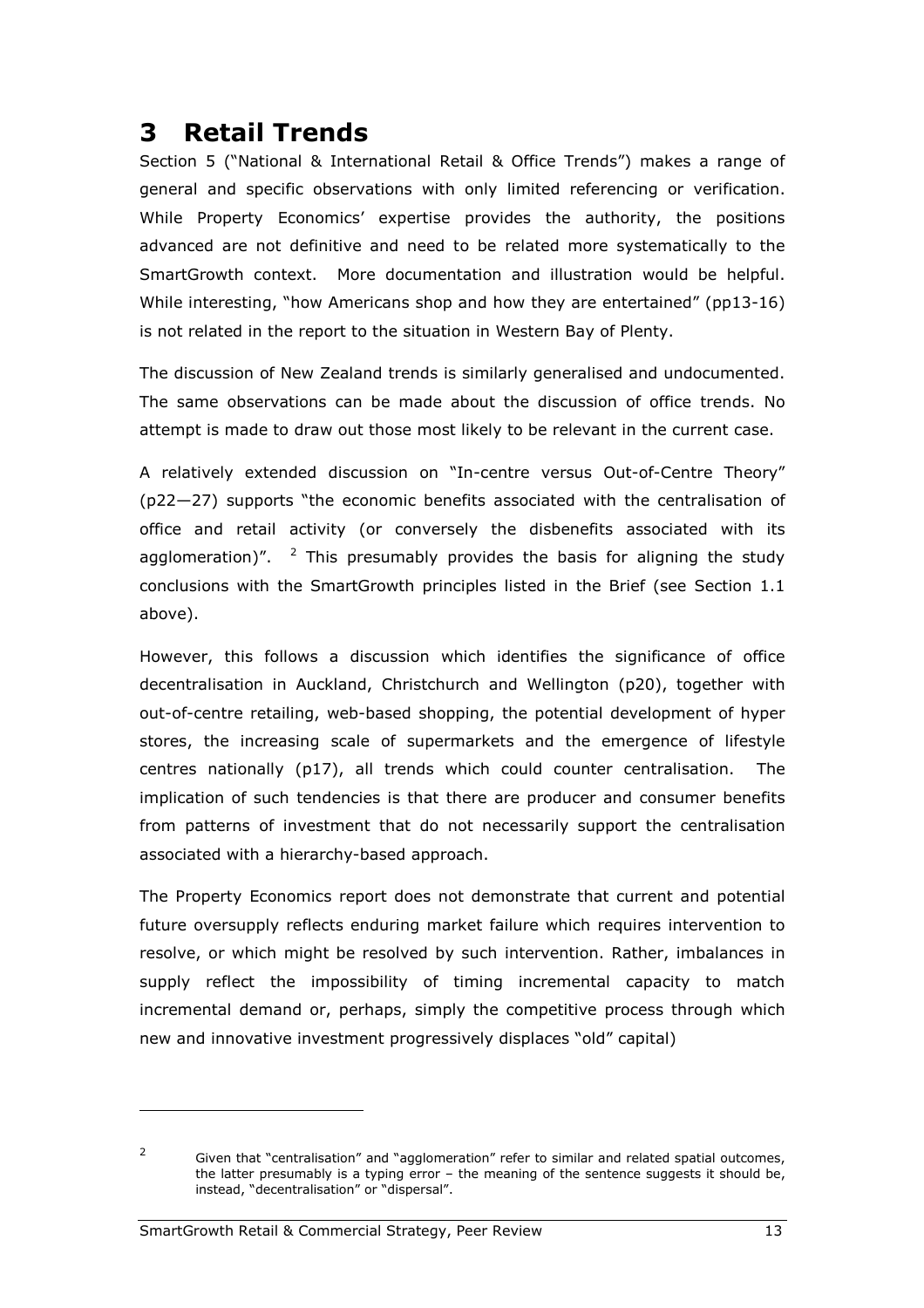The consequent discussion (section 5.6) does not satisfactorily resolve the conflict between market and policy directions. Nor does it provide evidence to support the policy position adopted.

#### Consolidation, Density and Efficiency

Reference to an "extensive search of work concerning the economic benefits attributable to agglomeration" under the "Office" heading refers to work dealing with "business activity" rather than offices specifically and appears to be based on the "most relevant 11 assessed in this report", which are not referenced.

The discussion does refer to Harris and Ioannides (2000), in support of high density development. However, the "three succinct statements" attributed to them are presented by the original authors as hypotheses rather than as a summary of findings as stated in the Property Economics report (p23). In the original paper they are offered as "three possible relationships between population density and income" across rather than within metropolitan areas.

Harris and Ioannides analysed different income levels as a surrogate for productivity across US metropolitan areas ranging in size from 56,735 to 10,636,702 people in 1990. They indicate that "absolute population is an important variable to include in any model of productivity" and that "leaving it out only risks misspecification". On these grounds, the relationships they hypothesis cannot be assumed to operate at the intra-urban level in the Bay of Plenty. Further, they suggest that the 0.6 elasticity of density identified by Ciccone and Hall (1996), whereby a doubling of density is associated with a 6% increase in productivity), is an upper bound and can only be reliably replicated with crosssectional rather than time-series (panel) data.

Quite apart from the small impact and the fact that their analysis compares large metropolitan areas not centres within cities, the Harris and Ioannides work raises questions over the suggestion that cause and effect runs from density to productivity (and not the other way round). On the basis of their analysis, Harris and Ioannides simply confirm that there are grounds for "the continued empirical study of the role of density in determining productivity. … we have been able to illustrate some important benchmarks for studies of urban productivity, while confirming the benchmark of 6% for the effect of density" (Harris and Ioannidis, pp17-18).

The claim in the report, that "centres with lower densities have lower income and productivity levels in all sectors of employment" (p23) cannot be supported by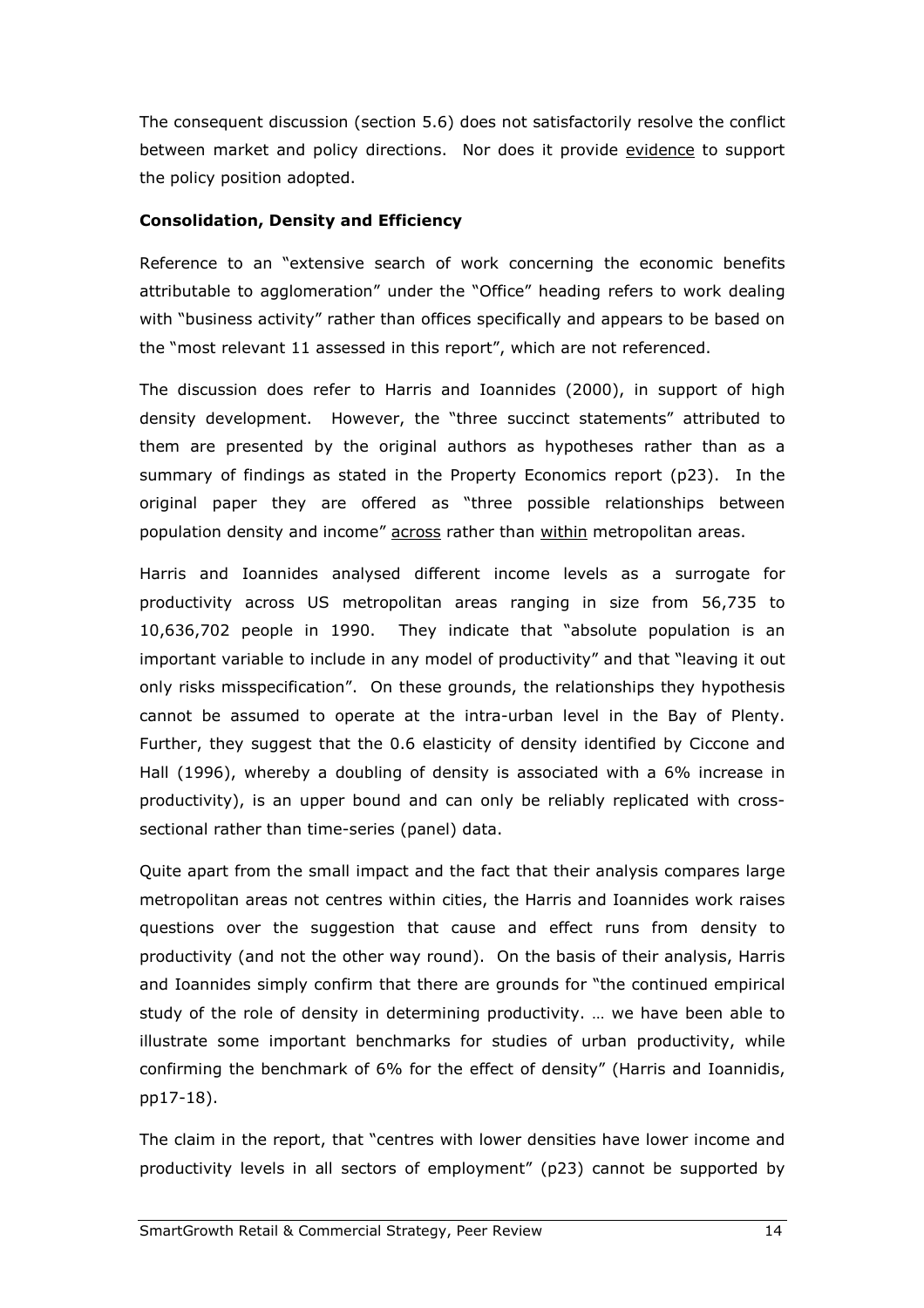the Harris and Ioannides paper because of the level of generalisation, scale at which it is pitched, and because it does not deal with sector effects. Indeed, most of the literature which indicates income or productivity advantages associated with agglomeration does so based on comparison of large area units (cities, metropolitan areas, regions) across nations (e.g., Ciccone and Hall, 1996; Ciccone, 2002).

Disentangling local sector effects is difficult. In any case, Dranton and Puga (2002) suggest that there is a shift from cities specialising by sector (a traditional explanation for localisation economies) to specialisation by function, demonstrated by the emergence "of separate business centres and manufacturing cities (p29).

Much of the literature on agglomeration has, in fact, been directed at manufacturing. In an exception, Brulhart and Mathys (2007) analysed productivity in ten broad sectors across 245 regions in Europe. Only two sectors, though, manufacturing and financial services, were considered "strong candidates for productivity effects" (p12). The authors found "no statistically significant evidence of long-run effects from density or region size" for the Wholesale and Retail and the Hotel and Restaurant sectors  $(p13).$ <sup>3</sup> This is not surprising as these are traditionally low skill and low income sectors, with only limited technical differentiation, even though they are subject to economies of scale at the individual store level. <sup>4</sup>

The results of a wide variety of research, therefore, appear context and research design specific, at biggest, and contradictory, at worst.

The literature does not provide adequate evidence to support the proposition that consolidation of retail and office activity within cities lifts productivity. That does not mean that there are no external economies of scale available in these sectors from concentration; but the literature cited by Property Economics and others (e.g., Ascari, 2007) does not justify a planning prescription greater local densities.

i<br>I

<sup>3</sup> By focusing on just two sectors, Brulhart and Mathys do find a higher coefficient of density than Ciccone (at 13% compared with 6%), and suggest it is increasing over time. It is interesting though, that "manufacturing activities, subject to internal dispersion forces, benefit from proximity to large markets, whereas financial services exhibit strong agglomeration forces while being less reliant ion proximity to large markets in general".

<sup>4</sup>This contrasts with Graham's (undated) analysis of the relative productivity of single plant firms across the UK. which suggests an elasticity of 0.041 (4.1%) for retailing and wholesaling.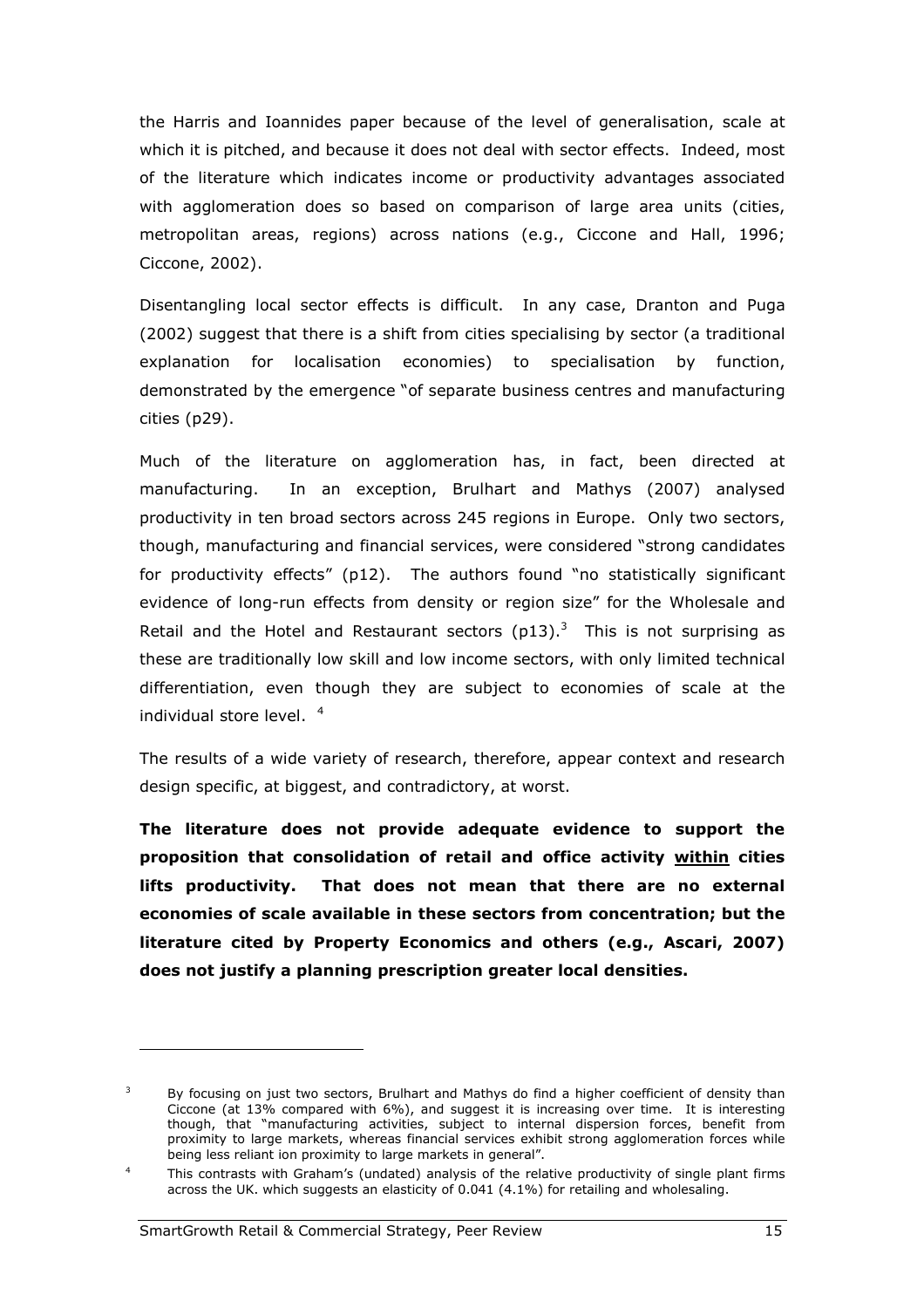More generally, confusing agglomeration economies estimated across large samples of cities or regions, generally in North America or Europe, with the possible benefits of concentrating or consolidating retail and office activities within centres within a single urban area threatens to undermine rather than justify policies to promote higher land use densities or, more generally, consolidation of investment on existing centres as a source of economic efficiency. <sup>5</sup> Indeed, a generalised "centres" approach which commences without an appreciation of local character and context risks creating infrastructure and congestion costs acting against efficiency.

The inclusion in the sub-region of large areas of non-urban land and discrete settlements also confuses the issue of developing and describing a commercial centre hierarchy, to the extent that the latter works at two levels. An inter-urban hierarchy is about relationships among places with different functional and economic bases, and about the rank size and catchments of discrete settlements. The distribution of economic activity among towns and cities of different size can be explained through work emanating (originally) from Christaller's central place theory.

By contrast, an intra-urban hierarchy deals with relationships among employment or retail centres within contiguous urban areas organised, traditionally, around the CBD. The distribution of centres within an urban area may be explained with reference to Alonso's analysis of urban land use based on accessibility, and especially his bid-rent theory, and articulated with respect to retail activity by Berry (1966).

There are a number of other claims made by Property Economics which can also be debated. The claim, for example, that "agglomeration benefits decrease as one locates further from the centre of agglomeration" (p23) must be qualified in terms of the relative size of the agglomeration, the distances involved, and the quality of communications (including transport and information) infrastructure. No empirical evidence is presented although observation of mall development, out-of-zone and large format retailing, and the location of hypermarkets and super-stores generally suggests that economies of scale have been secured over

5

Empirical research indicates a weak association between location and productivity in New Zealand and productivity, but this is contingent (e.g., associated with small firms, or with the public rather than private sector; Mare and Timmins, 2006). A literature survey for the MED concluded that "New Zealand policy makers aiming to raise productivity should include a focus on the conditions that allow its largest city to successfully grow in size". (Crawford, 2006, ii)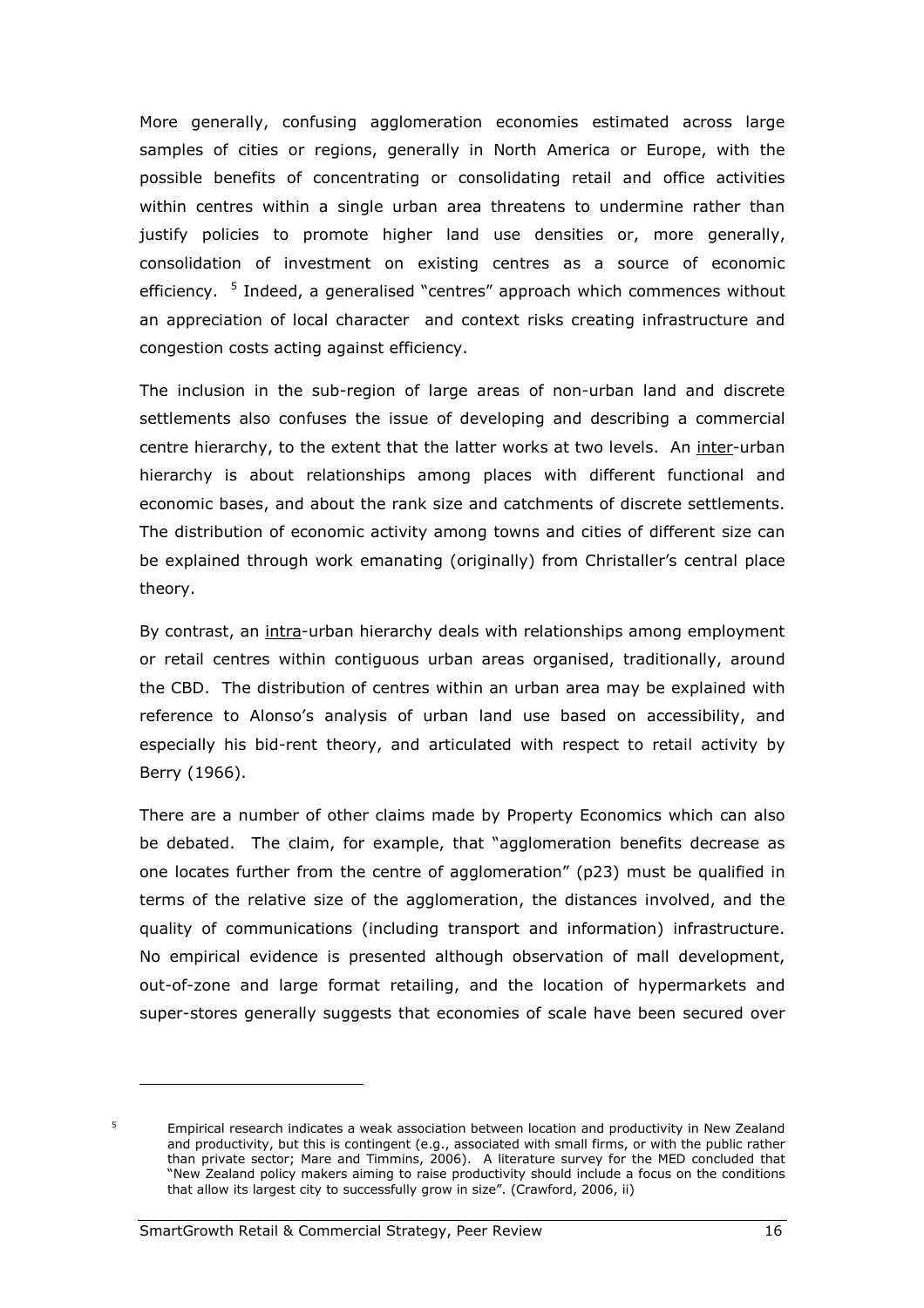the past fifty years at localities where land costs are lower, which tend to be further from the centre.

It is difficult to draw any general conclusions regarding a particular spatial structure or trend that might be used to either forecast or prescribe a future centre structure for the study area from the discussion of theory or the international literature.

The evidence presented in the report (see Section 5 below) points to the continuing domination of the CBD as a diverse employment and retail centre, complemented by the development of the adjoining Tenth/Eleventh Ave precinct; the continuing strength of some well located secondary centres, and the emergence of one and potentially more sub-regional centres closer to the urban edge.

There are diverse responses to changes taking place or that might take place in retailing, with lifestyle and convenience perhaps replacing the more utilitarian approach associated with mall development. At the same time, large footprint stores are likely to pursue the scale advantages traditionally associated with malls. These various influences may reinvigorate traditional centres in some places, and undermine them in others. New development can occur equally in the fringes – with investors drawn by the availability of space – or in the centres, reflecting the traditional value of accessibility.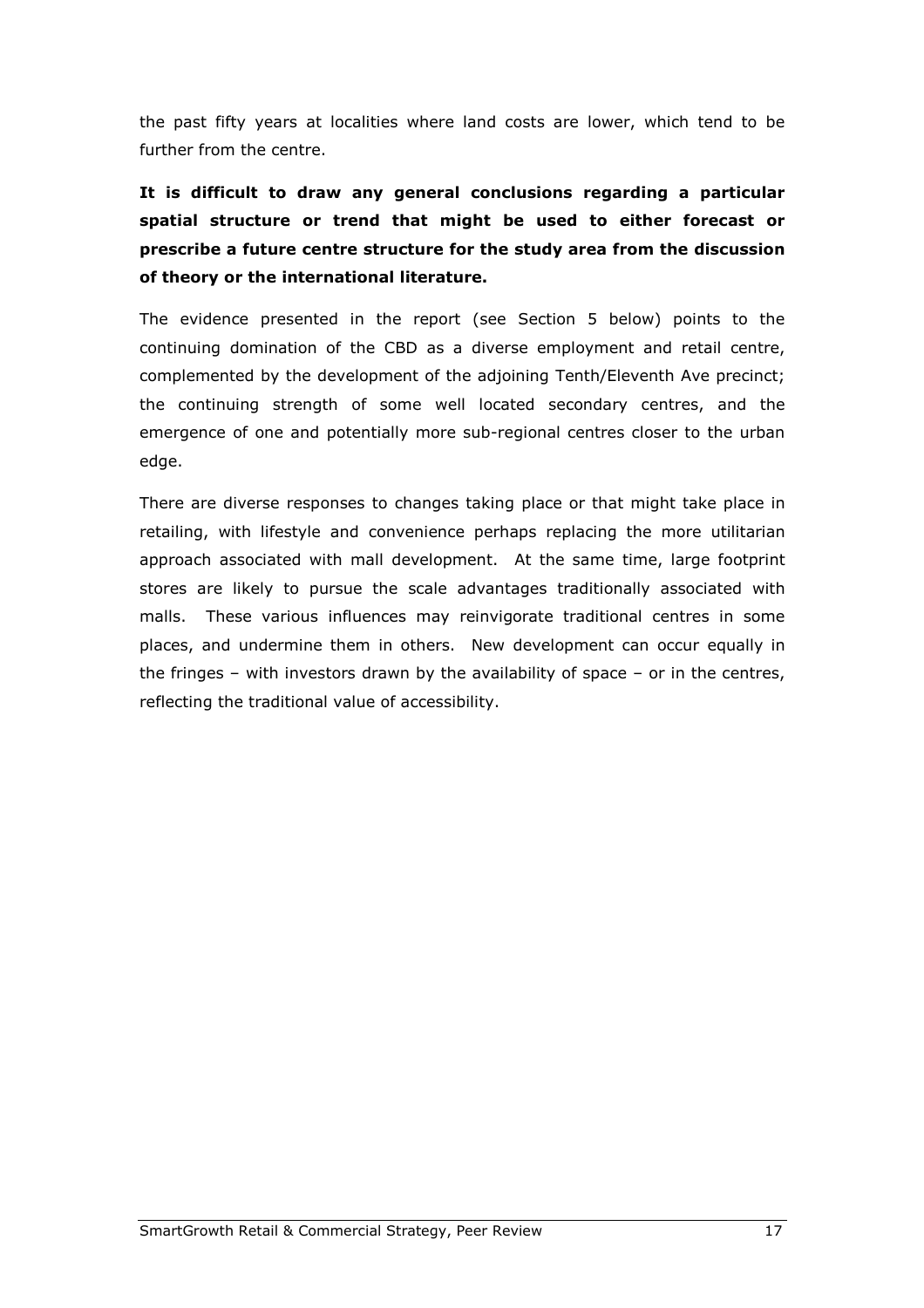## 4 The Retail Hierarchy

This section discusses some of the evidence presented in the report regarding the current and anticipated spatial pattern of retailing ("Existing Centre Hierarchy: Retail and Office")

A series of tables is presented covering employment and floorspace, organised according to a 22 centre retail hierarchy.  $6\,$  This is described in terms of the size and activity attributes of the centres, and comprises the CBD, Eleventh Avenue as a combination strip-neighbourhood centre, one regional centre (Bayfair), one subregional centre (Fraser Cove), 5 town centres, 3 supermarket based neighbourhood centres and 5 neighbourhood centres, 2 large format centres, and one local centre (pp.30-32).

The space allocation on which this classification and the underlying distribution across 13 activity categories is sourced to the Property Economics survey undertaken for the analysis (Table 2). Jointly these centres account for around 246,600 sqm, with non-centre retailing accounting for a further 35,980 sqm.  $^7$ 

Some discussion would be useful of how the discrete town centres, which are evolving from being rural service centres (Te Puke and Katikati) and a holiday centre (Waihi Beach) fit into the hierarchy. Waihi Beach, for example, is around 55km from the Tauranga CBD and 20 km from Katikati. It is only 10 km from Waihi town, which had 400 employees in the retail sector in 2005 (Business Directory, Statistics New Zealand), compared with only 95 in Waihi Beach. <sup>8</sup> It is difficult to assess the impact of future spending by Waihi Beach residents without reference to nearby Waihi. Katikati is 27km from Waihi and 35 km from Tauranga CBD.

Te Puke is 25km from the CBD, but only around 12km from Palm Beach (Papamoa), and much more likely to fall within the sphere of urban influence than Waihi Beach and even Katikati.

The relationship of the ex-urban centres with the hierarchy as defined is unlikely to be the same as or similar to other town centres located within or on the edge

<sup>6</sup> 20 in the present discussion, with Bureta excluded (with data only for 55 office employees in 2005). Recently developed Fashion Island (for which there is little data) is combined with adjacent Palm Beach.

<sup>7</sup> Figures are rounded to the nearest 100 sqm to avoid confusion from differences between the sum of several rows and columns and the marginal totals in the table.

<sup>8</sup> It is noted that this is considerably less than the figure for retailing in the original Property Economics Report and underlying the following discussion.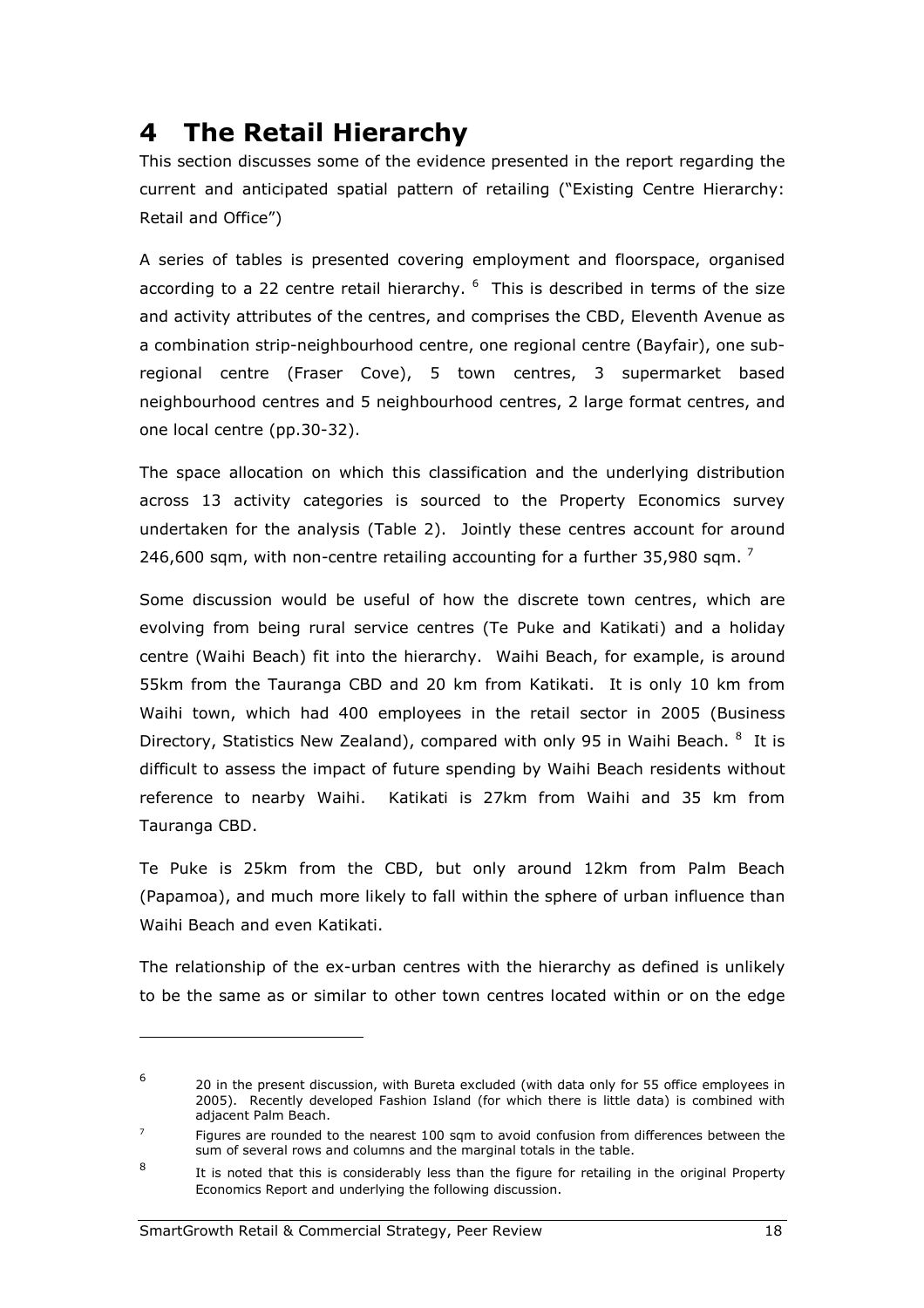of the urban area, such as Palm Beach itself, Greerton, Bethlehem or Brookfield. They have been included because of the likely role of the CBD in meeting the higher order retail and service needs of their residents and the potential for large centres in and around Tauranga to meet comparison shopping and other needs (and potentially limiting local commercial development as a result).for the CB

#### Size and Growth Within the Hierarchy

The hierarchy described by PE is illustrated in Figure 1, below. Three key features stand out – the rapid rate of growth overall (apparently 52% more employees in just five years across the centres), the dominance of the central area (the CBD and Tenth/Eleventh Ave), and the strong contrasts in growth rates among centres

The central area, comprising the CBD and Tenth/Eleventh Avenue, dominates total employment, accounting for 41% in total. Mt Maunganui accounts for another 8% and Bayfair 7%. If Waihi Beach, Katikati and Te Puke are omitted, the CBD and Tenth/Eleventh Ave account for 47% of urban retail employment, Mt Maunganui 9% and Bayfair 8%.



Figure 1: Retail Hierarchy 2005

Source: Property Economics

While Bayfair grew well ahead of the median, the other three larger, established centres experienced relatively slow growth. Indeed, there does not appear to be any foundation in recent statistics to the suggestion that "Tenth Avenue experienced strong growth due to many new large format retailers establishing".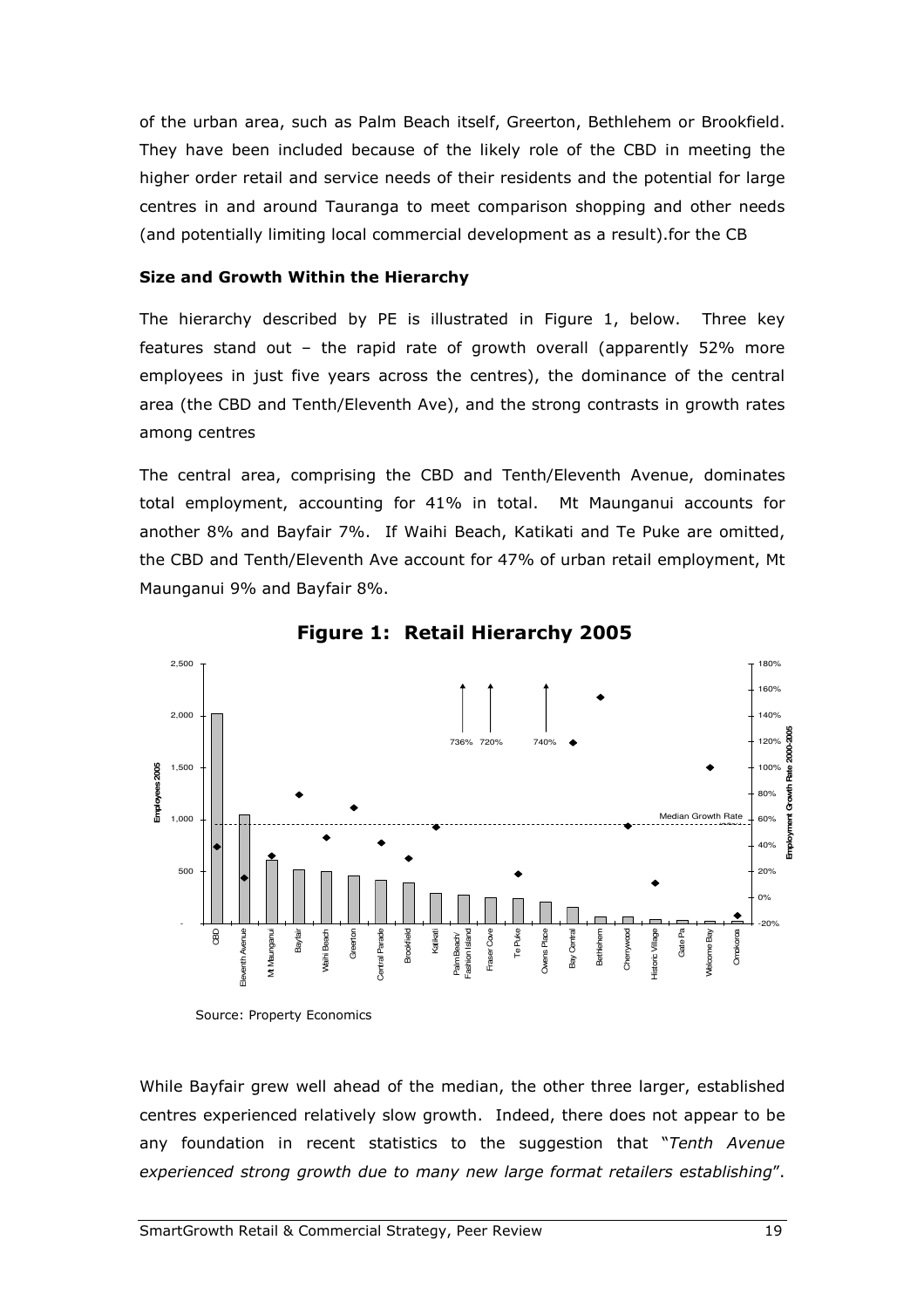The area's growth of 15% was well behind the centre median (54%) and overall centre growth of 52%. Also, Tenth/Eleventh Avenue accounted for just 1% of new retail floorspace consented between 2000 and 2005 (Table 8, page 37).

Although the newer and more peripheral locations, Palm Beach/Fashion Island, Owens Place, Fraser Cove, have higher growth rates, the central and established areas still dominate retailing. Given its scale, even with a slow growth rate the CBD accounted for 22% of overall growth, Tenth/Eleventh Ave another 5% and nearby Bay Central 3%.

Palm Beach/Fashion Island and Bayfair accounted for 9% each, and Fraser Cove for 8%. The established centres to the south and west tend to more modest rates. Welcome Bay has a high growth rate based on a small base. Omokoroa declined slightly.

#### Changes in Floorspace

The floorspace consented between 2000 and 2005 would have accounted for 34% of 2005 capacity if fulfilled, suggesting expansion behind employment growth (Table One, below). However, consented floorspace will not all have been put in place. So the rate of actual expansion would be slower again. (In a number of centres, the share of consented floorspace exceeded what was currently in place, confirming this lag; e.g., Central Parade, Gate Pa and Greerton).

Outside the centres, consented floorspace accounted for 67% of the total floorspace, so clearly the relative pressure is greatest there. Consented floorspace amounted to 29% of the actual 2005 figure within centres. Consideration of floorspace relative to employment growth leads to three conclusions. First, there has been some consolidation and an increase in productivity over the five years. Second, there is a significant amount of floorspace in the pipeline, which is presented as potentially destabilizing to the existing retail hierarchy in the Property Economics report. Third, one quarter of consented space is outside the centres, corresponding with one quarter share of total floorspace, but this will represent a much more significant gain (67% compared with 29%).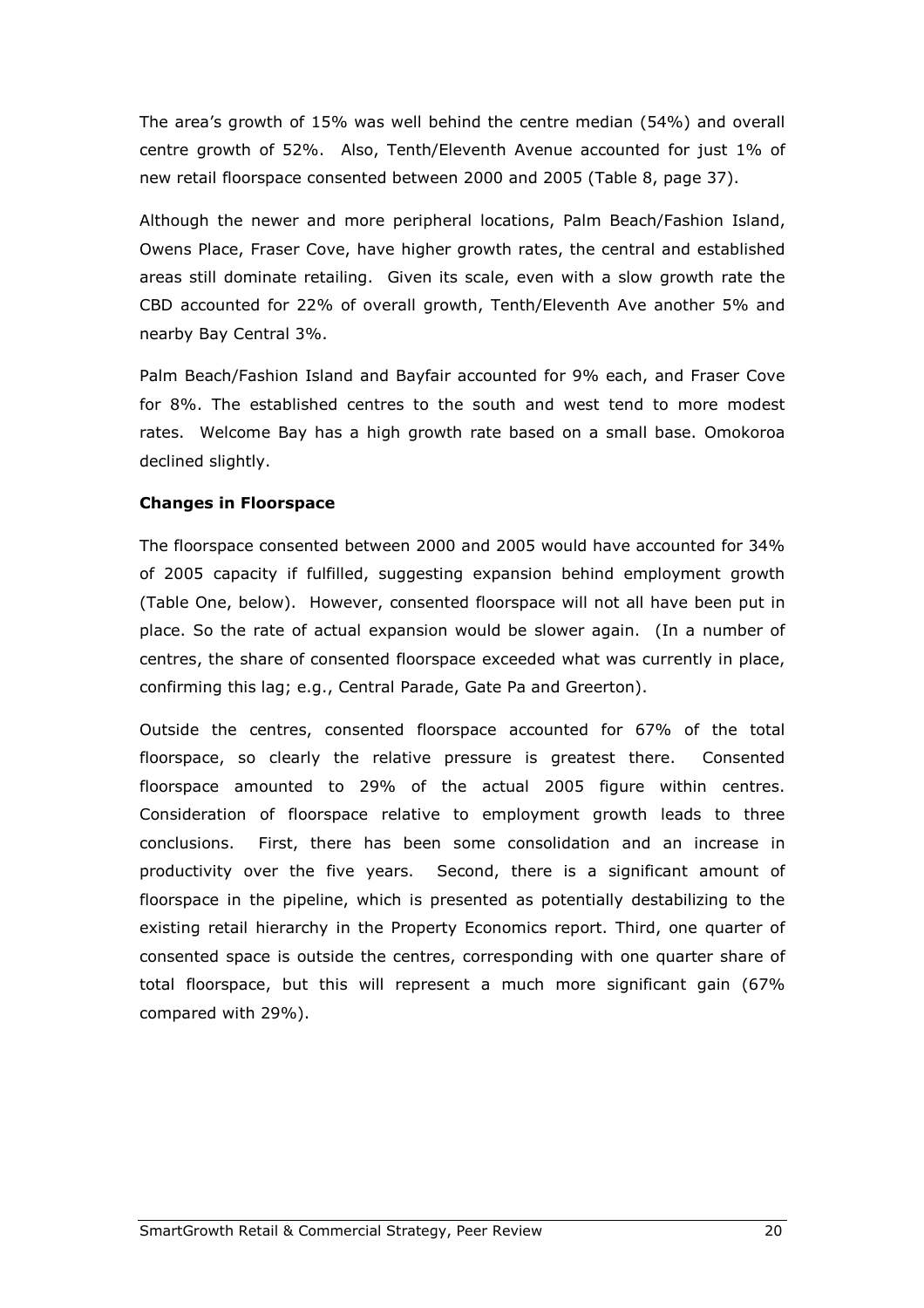|                         | <b>Retail</b> |                |                        |                  |  |
|-------------------------|---------------|----------------|------------------------|------------------|--|
|                         | sqm           | <b>Units</b>   | Share of<br><b>New</b> | Share of<br>2005 |  |
| <b>CBD</b>              | 5,049         | 18             | 5%                     | $9.2\%$          |  |
| <b>Bay Central</b>      | 5,939         | 5              | 6%                     | 54.6%            |  |
| Tenth                   | 1,014         | 6              | $1\%$                  | 3.7%             |  |
| Historic Village        |               |                | $0\%$                  | 0.0%             |  |
| <b>Fraser Cove</b>      | 12,985        | 5              | 14%                    | 59.4%            |  |
| Gate Pa                 | 17,798        | 7              | 19%                    | 151.1%           |  |
| Greerton                | 955           | 6              | $1\%$                  | 9.2%             |  |
| Cherrywood              | 145           | $\mathbf 1$    | $0\%$                  | 7.7%             |  |
| <b>Bureta</b>           |               |                | $0\%$                  |                  |  |
| <b>Brookfield</b>       |               |                | $0\%$                  | 0.0%             |  |
| <b>Bethlehem</b>        | 3,799         | $\overline{2}$ | 4%                     | 105.9%           |  |
| Welcome Bay             |               |                | $0\%$                  | 0.0%             |  |
| Mt Maunganui            | 3,030         | 8              | 3%                     | 15.6%            |  |
| <b>Central Parade</b>   | 4,601         | 10             | 5%                     | 162.9%           |  |
| Bayfair                 | 719           | 3              | $1\%$                  | 2.8%             |  |
| Owens Place             | 3,452         | 3              | 4%                     | 43.4%            |  |
| Palm Beach              | 94            | $\overline{c}$ | 0%                     | 0.5%             |  |
| <b>Fashion Island</b>   | 10,630        | 6              | 11%                    |                  |  |
| Te Puke                 | 684           | 1              | $1\%$                  | 5.7%             |  |
| Omokoroa                |               |                | 0%                     | 0.0%             |  |
| Katikati                |               |                | 0%                     | 0.0%             |  |
| Waihi Beach             | 225           | 1              | $0\%$                  | 9.7%             |  |
| Outside Zone            | 24,262        | 57             | 25%                    | 67%              |  |
| <b>Subtotal Centres</b> | 71,119        | 84             | 75%                    | 29%              |  |
| Total                   | 95,381        | 67             | 100%                   | 34%              |  |

#### Table One Floorspace Consented 2000-2005

Source: Property Economics

#### Vacancy Rates

Around 12,700 sqm was already vacant across the 20 centres at the time of the survey, a 4.6% vacancy rate overall. Vacancy was only 0.6% out-of-centre, compared with 5.1% within the centers. Even this varied substantially within centres. The vacancy rate at time of survey was 20% for Palm Beach/Fashion Island (presumably reflecting the recent opening of the latter and, it has been suggested, poor positioning of the center), 10% at Mt Maunganui, and 9.2% in the CBD. The CBD accounted for 39% of all vacant space.

The non-urban centres – Te Puke, Katikati and Waihi Beach – had low vacancy rates (1.4%, 1.3% and zero, respectively). In contrast to the CBD, Tenth/Eleventh Avenue had a rate of only 1.4% suggesting that accessibility and mixed use, large format nature of retailing in the area is finding favour with the market.

The regional centre of Bayfair and subregional centre of Fraser Cove recorded zero vacancy, as did most neighbourhood centres. The implication is that high growth rates are placing pressure on peripheral centers and, to a lesser extent,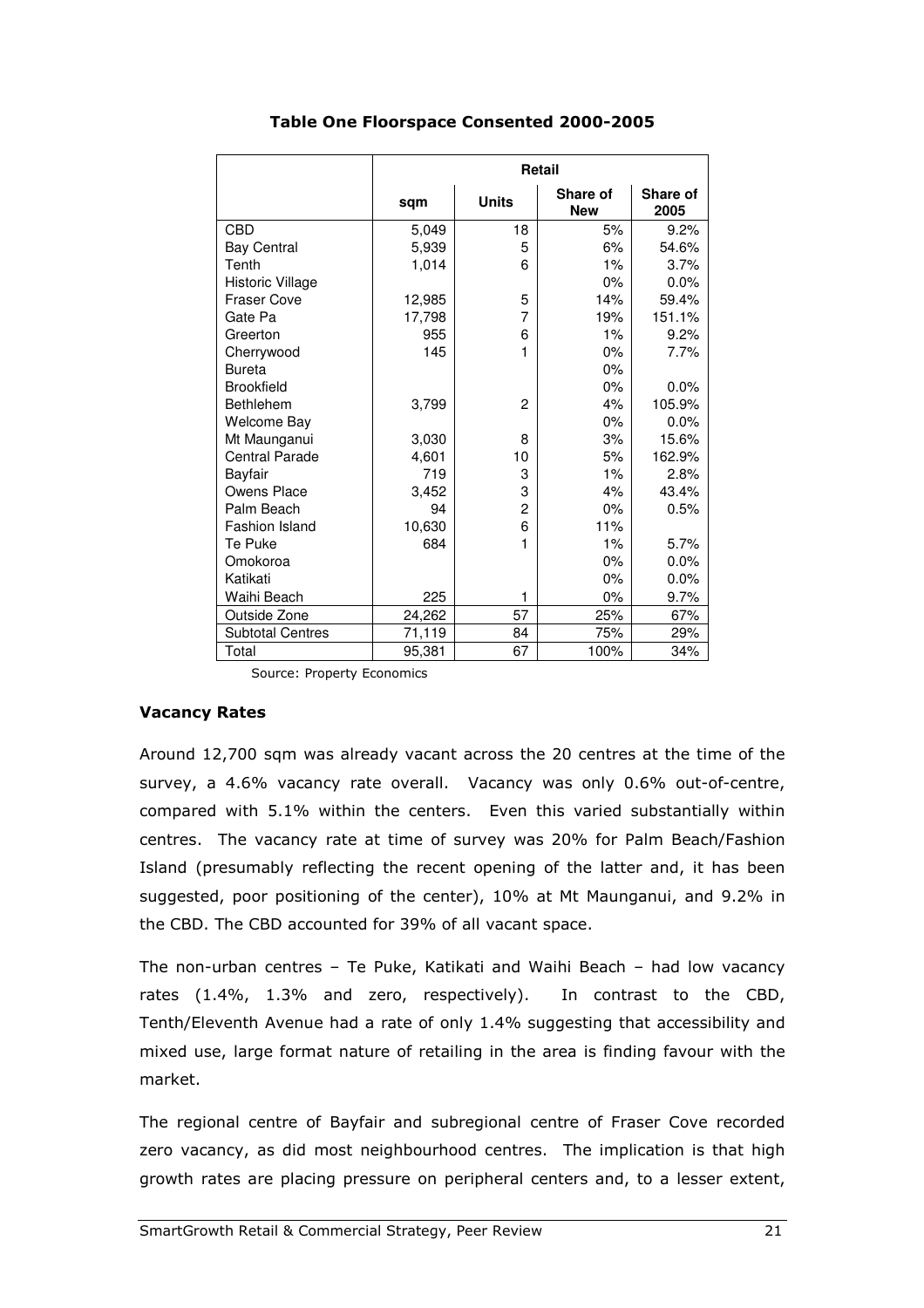the CBD and Mt Maunganui. Elsewhere, the rates are low, indicating some pressure on floorspace.

#### Proposed Additions

According to Property Economics plans for proposed centres would add more than 200,000 sqm (p31). This is mainly on the periphery of the urban area, with Wairakei (Modena) and Te Tumu in the east having a total of over 100,000 sqm consented or proposed; Tauriko to the southwest has a proposal for a 60,000 sqm regional centre. Significant expansions are planned for Bayfair (20,000 sqm) and Bethlehem (20,000 sqm). If some or all of these go ahead, the tendency towards growth towards the edge of the urban area will accelerate.

#### Rentals

Retail (18 centres) and office (14 centres) rentals are given. The variation in rentals is significant within and between centres. For example, it is suggested that retail rentals range between \$500 and \$1,350 in Bayfair, and \$240 and \$600 in the CBD. At the other end of the scale, the rents may be as low as \$120 at Gate Pa and Bethlehem and \$150 in a number of other centres. An understanding of the current performance of centres would be assisted by discussion of movements in rentals and benchmarking, or comparison with other centres.

#### Accessibility

A map of shoppers at different centres based on a number plate survey (Figure 2, Section 8.4) indicates "no major constraints relating to accessibility". While clustering of shoppers around centres is evident, it is also apparent that shoppers travel across the urban area for their shopping.

Some more discussion of the detail of the survey (timing, numbers covered) and what it illustrates would assist in contextualization and comparison of the centres.

"Anecdotal evidence" is referred to suggest that parking may be a barrier to using the CBD.

It is also claimed that "access to a sufficient amount and quality of convenience retail floorspace in suburban localities is generally quite low, on account of the proliferation of convenience retail on Cameron Rd". This is a critical point insofar as the analysis points to over-supply and the risk that this will be exacerbated in the near future. The implication is that the strength of Cameron Rd undermines the prospect for convenience shopping elsewhere.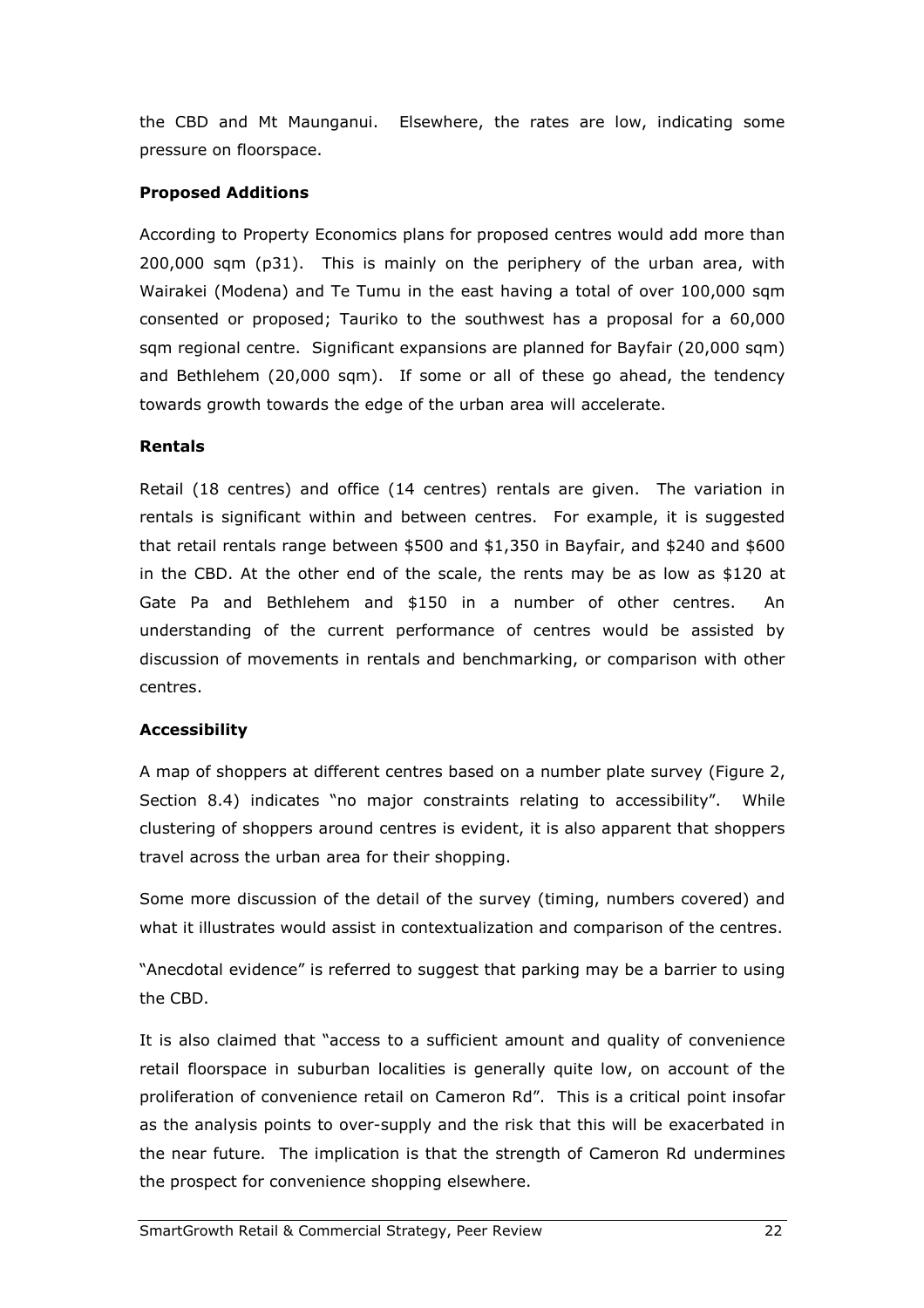The claim is not supported by any further discussion or disaggregation, and begs the question that Cameron Rd may be a highly accessible and effective location for convenience shopping, including shopping by visitors to the area. As a major thoroughfare it would cater well to shopping in the course of multiple purpose trips and to visitors, for example.

#### Convenience Retail Floorspace Demand and Supply

The consultants use one set of household projections as supplied by Tauranga District Council and Western Bay of Plenty District Council, average household incomes and retail spend, both sourced from Statistics New Zealand. Representative" turnover per square metre ratios are used at sector level, but not sourced or described.

While this is an area in which Property Economics specialise, sufficient detail about coverage and assumptions are important so that the uncertainty surrounding the results can be weighed up and their sensitivity to movements in the underlying drivers (e.g., variations in population growth; changes in income distribution, shifts in retail economics, etc) can be appreciated. The additional information would ideally include discussion of population and household projections, their currency, the underlying drivers, and contingencies.

As it stands, the analysis points to a current (2006) 22% excess of supply relative to floorspace sustainable on the basis of current household demand which, it is understood, includes provision for visitor and non-household or seasonal demand.

Reference is made to catchment-by-catchment balances, with catchments defined on the basis of Census Area Units grouped according to their nearest centre.

Cross-city travel for shopping may reveal differences in the quality and ambience of different centres that are not revealed by the statistics, or the tendency to travel to shop in association with other activities – employment, ferrying passengers, or recreation. This could explain, for example, the apparent oversupply at Bayfair and the Central area for convenience shopping and, to a lesser extent, at Mt Maunganui and Katikati (Table 13).

Undersupply is evident at Maketu and Papamoa, Brookfield and Cherrywood, Welcome Bay and Poike.

Centres or groupings of centres are discussed, individually with some suggestion as to their suitability or otherwise for expansion. The discussion is reasonable, although more consideration could be given to the impact of visitor spending in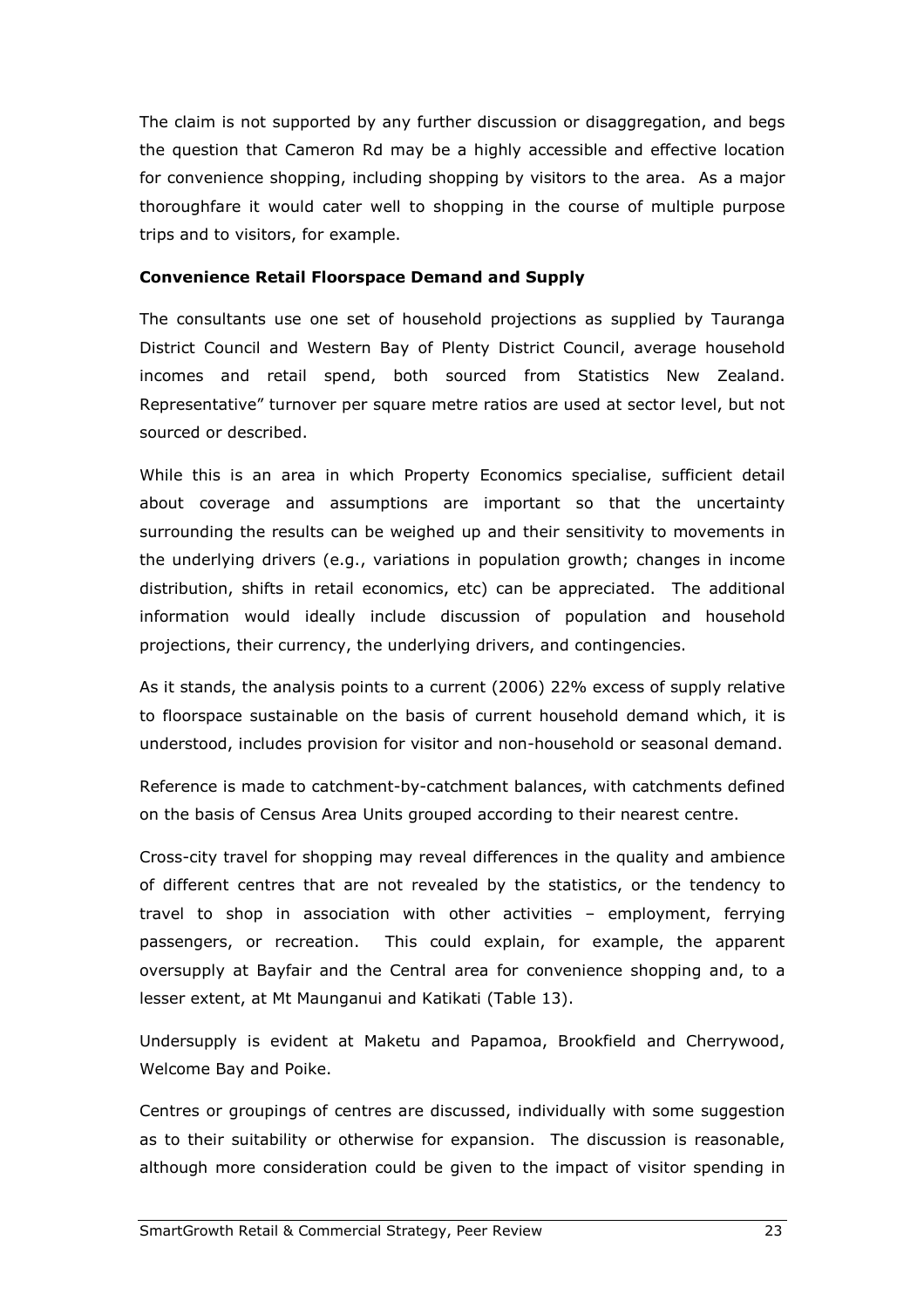some centres (Mt Maunganui) and wider catchment, not household and visitor demand in others (Te Puke, Katikati).

The discussion is prescriptive and precise, and only partially qualified; e.g,

"… an expansion to the Brookfield centre is sustainable based on the local catchment and should therefore be provided" (p42)

"It is recommended that the Cherrywood centre is expanded to enable it to fully meet the convenience retail needs of this community"

Katikati …This indicates an additional 289 sqms will be sustainable by 2016"

Omokoroa …"This indicates an additional 741 sqms will be sustainable by 2016" (p43.

The conclusion is that:

"In general, … there is currently an oversupply of convenience retail floorspace at the regional level. The oversupply will be absorbed over the next 10 years and an additional 3,565 sqms will be required". While planned centres will meet this need, some particular communities will require convenience retail capacity supplied away from the large centres" (p45).

#### Comparison Retail

No equivalent analysis is undertaken for comparison shopping which is characterised by concentration in the upper levels of the hierarchy and overlapping catchments. This is covered, subsequently in the gravity modelling and in general discussion.

The current supply (174,000 sqm) is seen to be 16,000 sqms above sustainable demand, and forecast to increase by 43 sqm to 217,000 sqm by 2016 (with the potential to go to 310,000 based on current consents and proposals). This underpins a key conclusion,

"a significant current and potential future over-supply of comparison retail floorspace, generated in large part by new shopping mall and large format retail development in suburban locations"(p45):

At this stage of the analysis, then, two conclusions appear to be emerging. The first is that the retailing on Cameron Rd undermines the convenience role of local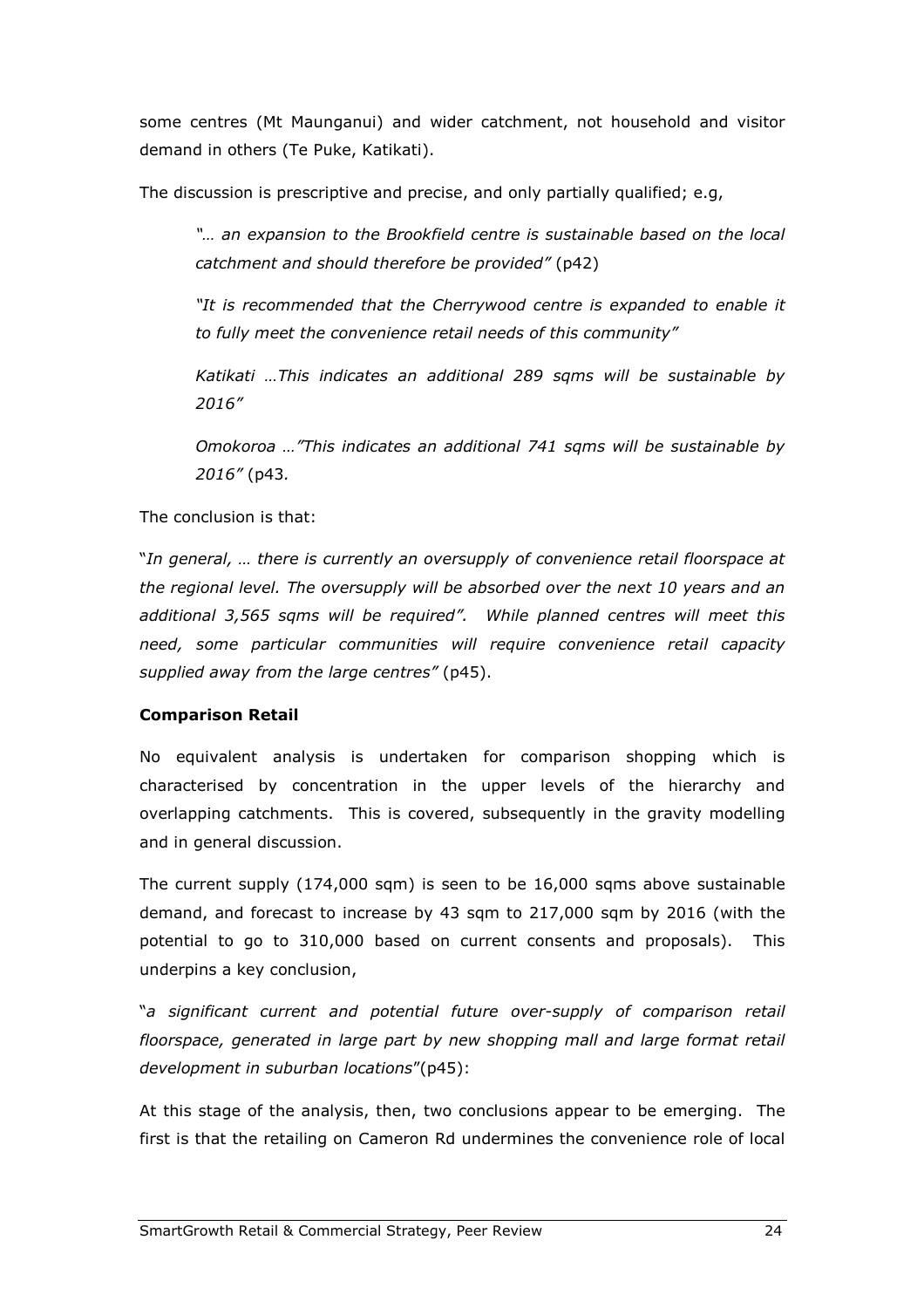centres and the proliferation of suburban space represents a potentially significant supply of comparison shopping.

#### Retail Gravity Modelling

The gravity model is based on the population and spending projections used to estimate demand-supply balance. It covers both comparison and convenience spending. No parameters were provided in the original report (e.g., number of spatial units used, distance decay factor). Sensitivity testing is limited to comparing two rates of floorspace expansion rather than possible different mixes of expansion (e.g., favouring expansion of existing sites versus new developments, or one set of new developments versus another). In this respect, the analysis responds to current knowledge rather than testing alternative futures and outcomes. These may be treated as "base case" results for the councils should they wish to use the model to test alternative configurations.

The model indicates that the known, planned or proposed additional floorspace will be absorbed by 2026 and productivity will have returned to \$5,513/sqm (cf \$5,905 in 2006) under both scenarios. In terms of movements in productivity – turnover:floorspace ratios – Bethlehem emerges as the centre most under threat from known, current plans (with productivity down by 34%). In practice, this would most likely be manifest in falling rents and a changing mix of uses as a result.

The model suggests that the greatest impacts of the assumed development path will be to reduce the performance of Bethlehem from an estimated \$8,762/sqm to \$5,723/sqm. While this raises questions over the expansion proposed for Bethlehem itself, a fall of this magnitude, if it did occur, would more or less bring Bethlehem into line with other centres. In practice, there are measures that centres may take to avoid this.

A number of centres are expected to improve performance, including Fraser Cove and Gate Pa, both relatively strong performers in 2006, and Tenth Avenue. Overall, the additional area planned or proposed would reduce average productivity from \$6,077 to \$5,923 (in 2006 dollar terms), a modest shift over a twenty year period given the likely impact of measurement and especially forecasting uncertainty.

The report shows a total rather than average shift of -6.6%. However, apart from Bethlehem, only Fraser Cove records this level of loss of performance, and it still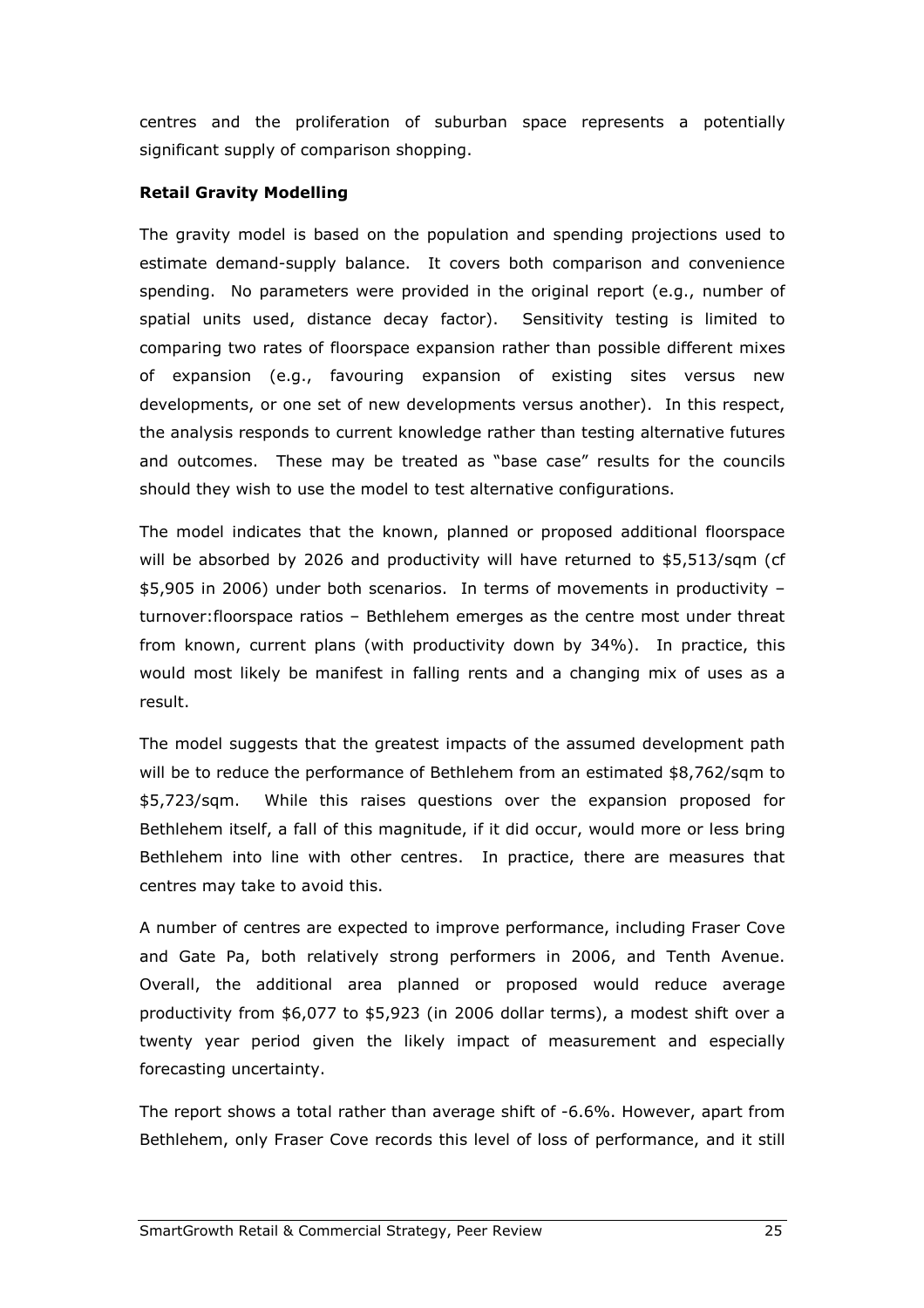retains a reasonably healthy level of productivity, \$800/sqm ahead of the average across all centres (Table Two).

|                           | $$$ /sqm<br>2006 | $$$ /sqm<br>2026 | <b>Shift</b><br>$$$ /sqm | % Shift  |
|---------------------------|------------------|------------------|--------------------------|----------|
| <b>CBD</b>                | \$5,636          | \$5,771          | \$135                    | 2.4%     |
| <b>Bay Central</b>        | \$6,157          | \$6,256          | \$99                     | 1.6%     |
| Tenth                     | \$5,949          | \$6,187          | \$238                    | $4.0\%$  |
| Gate Pa                   | \$7,039          | \$7,403          | \$364                    | 5.2%     |
| Greerton                  | \$5,045          | \$5,173          | \$128                    | 2.5%     |
| <b>Fraser Cove</b>        | \$6,348          | \$6.726          | \$378                    | 6.0%     |
| <b>Bethlehem</b>          | \$8.762          | \$5,723          | $-$3,039$                | $-34.7%$ |
| Mt Maunganui              | \$5.775          | \$5.709          | -\$66                    | $-1.1%$  |
| Bayfair                   | \$6,929          | \$6,789          | $-$140$                  | $-2.0%$  |
| Owens Place               | \$6.826          | \$6.774          | $-$ \$52                 | $-0.8%$  |
| Palm Beach/Fashion Island | \$5,160          | \$5,182          | \$22                     | 0.4%     |
| Te Puke                   | \$4.749          | \$4,569          | -\$180                   | $-3.8%$  |
| Katikati                  | \$4,620          | \$4,736          | \$116                    | 2.5%     |
| Average                   | \$6,077          | \$5,923          | -\$105                   | -1.7%    |

Table Two: Modelled Changes in Retail Productivity, 2006-2026

Source: Property Economics, p50

Our interpretation of the consequences of these changes differs from that of Property Economics. The shifts illustrated are probably sufficient to see some significant changes in the performance of individual centres or modification of how much floorspace is constructed, when and where, or a combination of the two responses. However, over the twenty year time frame this does not point to a significant loss of advantage to the consumer as a result of the possible redistribution of retail space.

Outside Bethlehem, current plans and proposals if all completed will apparently lead to an excess of floorspace to the east where, already, Palm Beach/Fashion Island is performing poorly. If all proposed space planned is developed here, we would expect some repositioning of existing centres (as planned by Bayfair). There may be some grounds for the councils seeking to align timing of major retail expansion in the Papamoa area generally with population growth, but this need not be considered within the context of regional retail hierarchy.

PE suggests that "Environment Court case law indicates that impacts greater than 15% are considered to be a 'more than minor' effect … [and that this] raises concern for the vitality and viability of existing centres under an aggressive growth scenario" (p50). It is not clear whether the 15% refers to impacts across all centres or should be applied selectively across individual centres. In the current case, the impacts on current productivity are minor on both these grounds, with the exception of Bethlehem, which is, in any case, some distance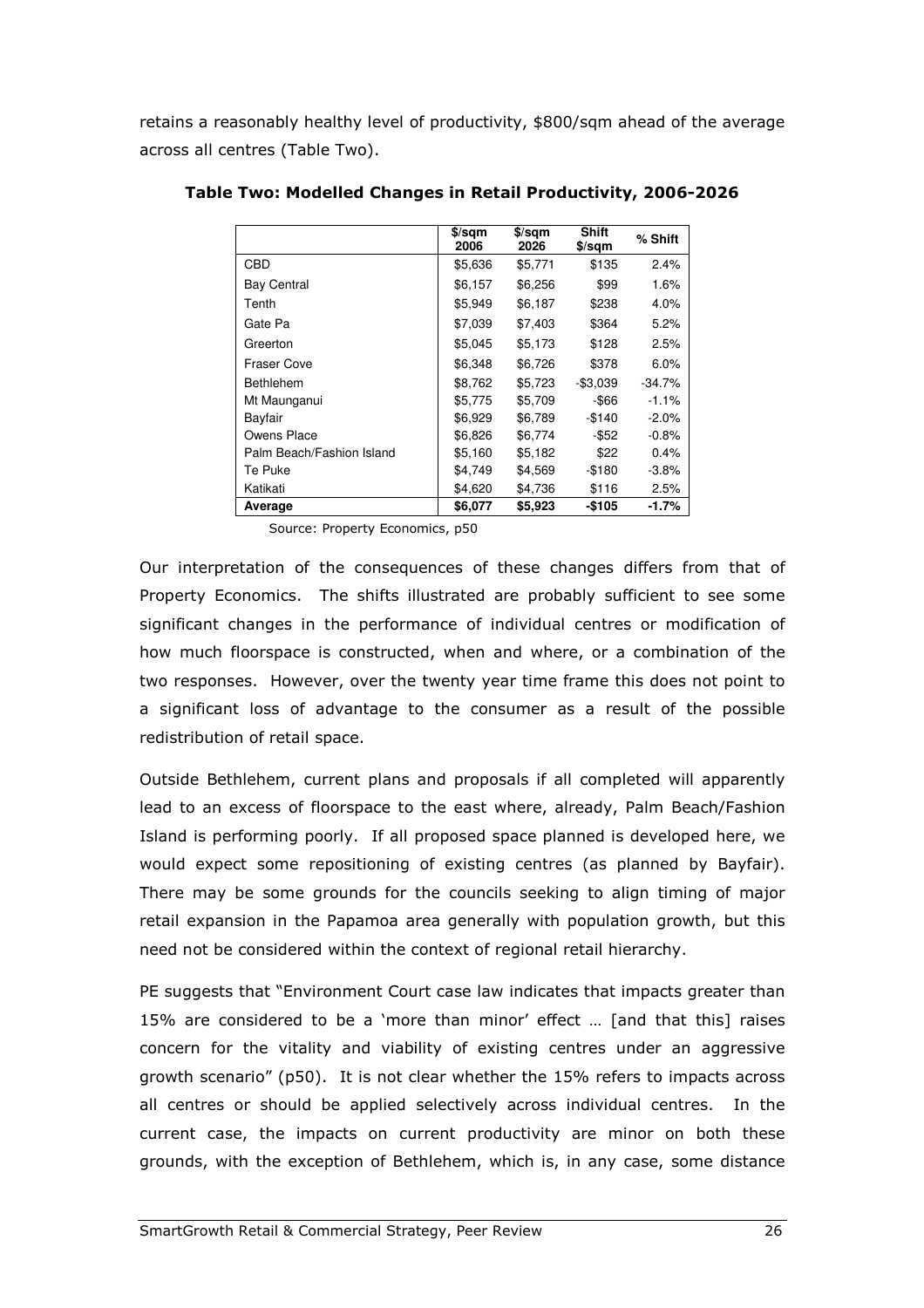from where the bulk of additional capacity is currently anticipated (other than its own).

Given the flexibility of market-based investment the major determinant of disruption to existing centres is associated more with the timing rather than the quantum of investment currently proposed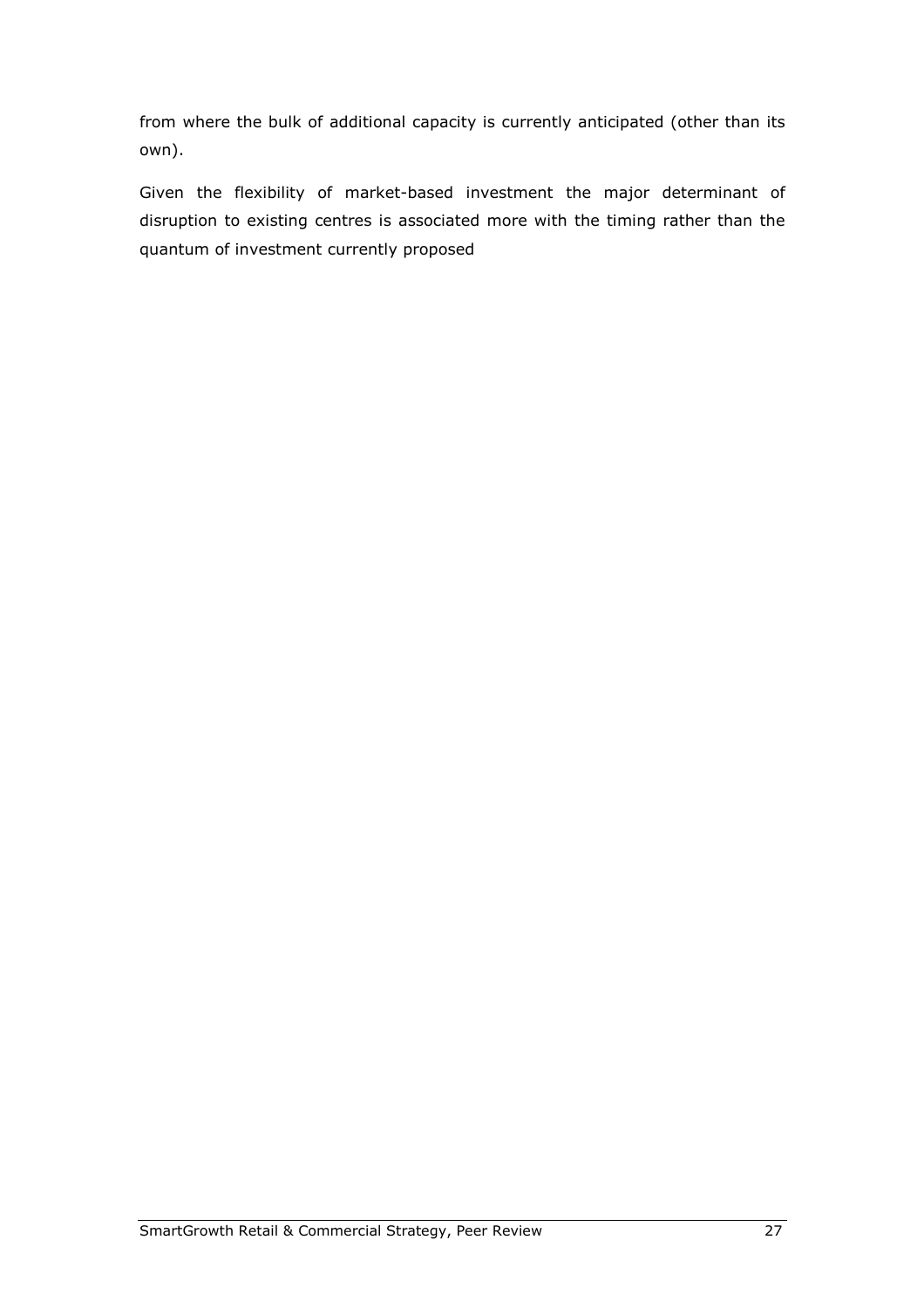## 5 Office Activity

Analysis of office floor area is based on Quotable Value NZ data for 22 centres (191,500 sqm) and space outside centres (454,940 sqm), mainly education (80%) and health (13%). Within centres, education accounts for 18% and health 9%.

Excluding office and health premises, there was 141,020 sqm of "mainstream" office space within centres (72%), and 31,640 sqm without (18%). A further survey by Property Economics identifies 40,720 sqm of out-of-centre space compared with QV's 31,640 sqm (Table 5 cf Table 4). Of new space consented between 2000 and 2005 (33,730 sqm or equivalent to 30% of the 2005 total), 41% was outside the centres, 29% in the CBD and 15% in the Tenth/Eleventh Ave precinct. The CBD accounted for 49% of office space in the Centres, Tenth/Eleventh Ave for 25%.

The analysis of office employment appears to incorporate health and education services, because 52% is located outside the centres. If we analyse simply the centres, the focus is on office activities. Some 41% of centre-based office employment is in the CBD, 11% in Tenth/Eleventh Avenue and 6% in Bay Central, 58% in the central area in total. 15% is in Mt Maunganui (Figure 2).



Figure 2: Office Hierarchy 2005

The CBD and Bay Central recorded low rates of growth, while Tenth/Eleventh Ave, at 38% gain over five years, grew just ahead of the centre median. Nevertheless, these three centres still accounted for 30% of centre growth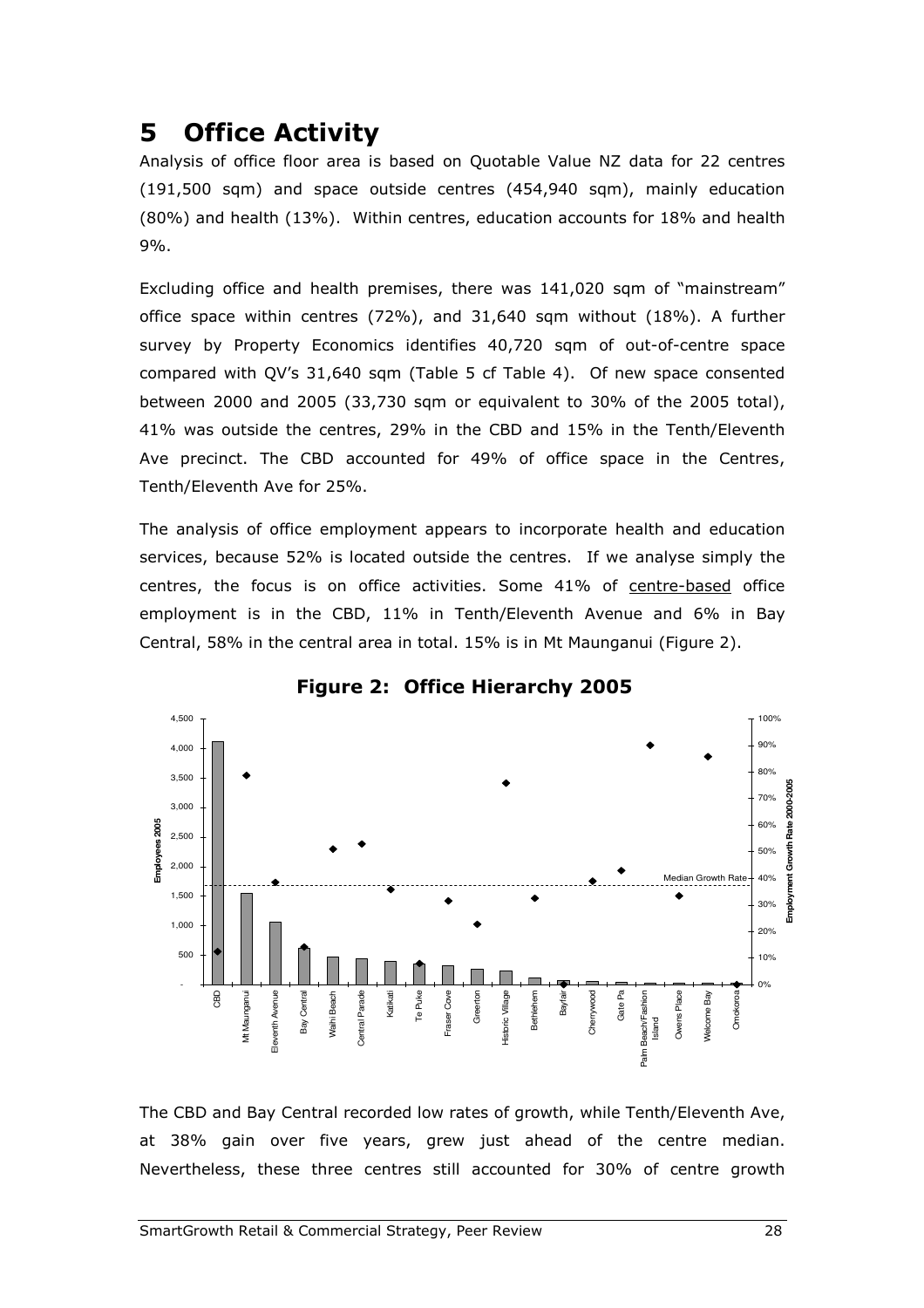between 2000 and 2005. Office employment in Mt Maunganui grew by 79% and accounted for 24% of total growth, or 37% of centre growth. While no new office space was consented in Mt Maunganui, 1,640 sqm was consented at nearby Central Parade, an area in which employment more than doubled over five years, to over 430 employees.

Office employment growth continues to favour two areas –CBD "and surrounds" and Mt Maunganui "and surrounds". While rapid growth was recorded outside the centres, it appears that this may have been driven by health and education services.

Also, decentralised office development may reflect changing work behaviour; (working from home grew by 18% or 510 persons within Tauranga between 2001 and 2006), or a preference for smaller, accessible suburban offices although, as noted in the report, Tauranga does not have the mass to support an office park. The latter might mark a change in the way business is conducted and a shifting service employment structure. These tendencies point to greater employment flexibility and reduced commuter transport. It is not clear that this tendency is disadvantageous in resource planning terms, and that policy measures are required to enforce a greater density or concentration of office employment.

In any case, the Property Economics report indicates that there is substantial office land distributed around Tauranga, so that the only outstanding issue is whether constraints should be placed on offices in residential areas. This will require additional consideration of the impact of changing work practices and the benefits of reducing commuting against any disadvantages arising from a greater mix of uses in residential areas. The Property Economics Report does not advance this issue.

It does suggest that low rentals relative to other cities are a disincentive to development of new space, especially in the CBD where land fragmentation and carparking issues may be further barriers. Low rentals and relatively high vacancies (9% in the CBD and 10% in Mt Maunganui, p52) suggest, however, that the issue may be one of weak demand. Without an analysis of regional economic structure and changing work practices, there is no basis for promoting any particular spatial pattern of office development is justified. The suggestion that restricting out-of-town centre office development will promote the growth of the CBD (p53) cannot be sustained without such additional analysis.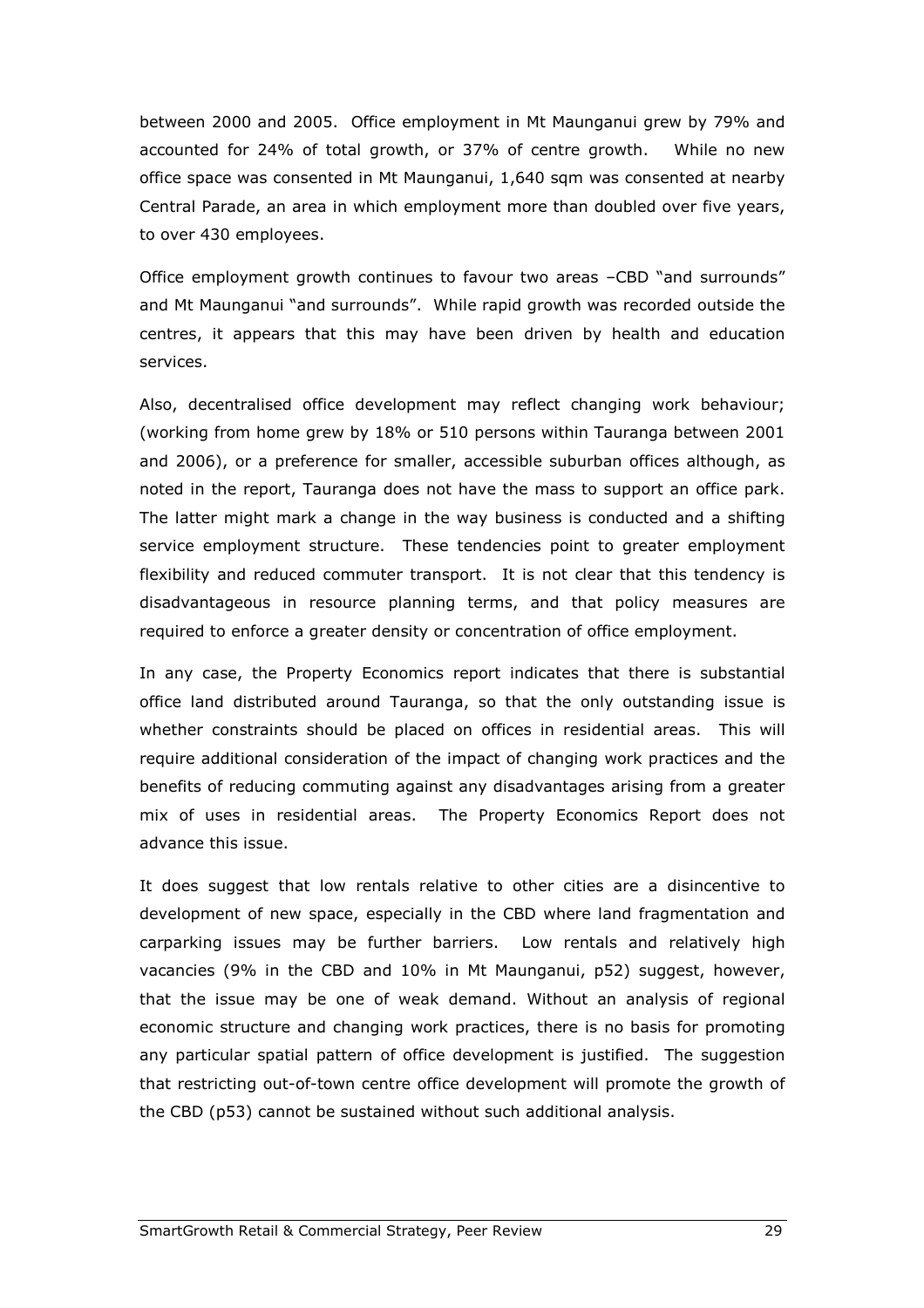## 6 Conclusions

The original Property Economics report omitted detail on methodology and data which made assessment of both analyses and conclusions difficult. These sorts of deficiency have been indicated in this report – and been addressed in a revised report by PE following discussion.

Given this adjustment, it can be concluded that the data and methods used are standard and provide a useful snapshot of the office and retail sectors in the study area and a reasonable assessment of the impact of current plans and one forecast of population.

However, these are areas of considerable uncertainty and the terms of reference did not anticipate the sensitivity or scenario testing that would have been appropriate to determine how robust or otherwise the projected outcomes are.

In addition, potential changes in economic structure, retail structure, and work practices have not been explored sufficiently to provide confidence in the sorts of outcomes projected. In particular, the conclusions that "the single biggest issue facing the development of Tauranga's centres is the decentralisation of the retail market" and that proposed developments (which vary in status and for which information is limited) will likely lead to "an oversupply of retail floorspace [and] devalue a significant amount existing impact in existing centres, impacting on the social and economic wellbeing, and spread retail spend thinly across the region, leading to an underperforming retail market, and centres that are not vibrant" are stated more definitively than the analysis justifies.

The assessment that can be made from the information presented might be along the following lines:

- The study area has been subject to rapid retail growth and with this some gains in productivity in the recent past;
- This growth has favoured established central suburban areas in convenience goods but has probably favoured newer and larger centres, and centres closer to the urban edge in comparison goods;
- The CBD has retained its dominance in both retailing and office activity, although this has spilt over into the adjoining Tenth/Eleventh Avenue precincts, perhaps calling for an urban design response establishing strong linkages within the wider area;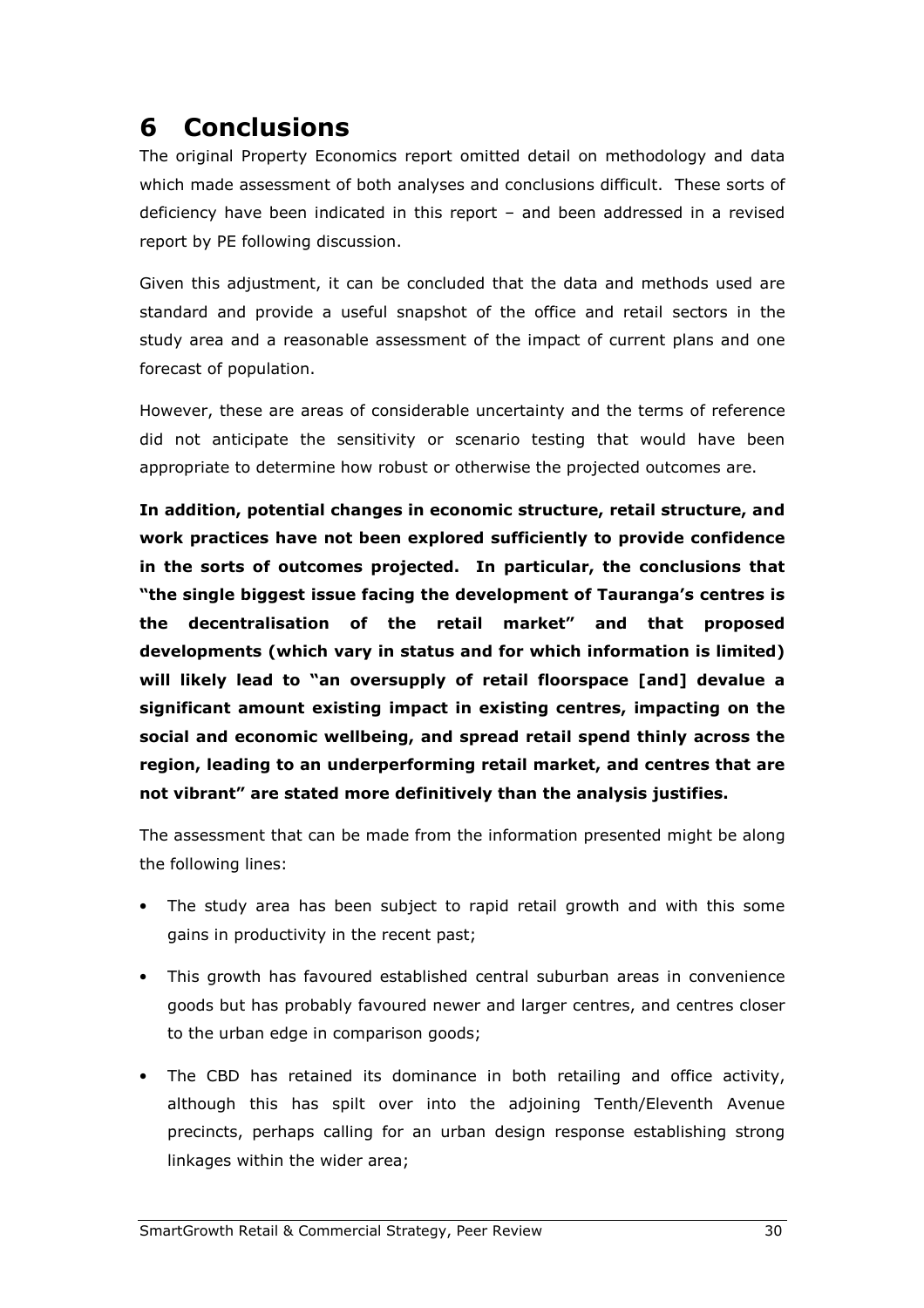- Slower relative growth is unlikely to undermine this dominance but coupled with rapid growth elsewhere, could see some significant functional changes in the CBD, suggesting opportunities for repositioning it (e.g., as the region's administrative, cultural, recreational and entertainment centre, supplementing and supplemented by higher order services and specialty retailing and residential activity);
- Retail competition will increase in the eastern area if all present plans go ahead. Similarly, there are likely to be impacts on Bethlehem and other western/Cameron Rd centres as a result of Tauriko going ahead.
- There is some decentralisation of office employment, mainly to the Mt Maunganui area among centres, but most notably to areas outside centres. This may reflect the very broad definition of offices on the one hand, and the growing tendency to work from or close to home as a result of more flexible forms of employment (broadband-based, contractual rather than waged, small firms operating in professional, creative and trading sectors, etc).

The Property Economics Report, favouring a more "integrated" based on promoting through planning a hierarchy of centres clearly demarcated by size, function and location looks to a more prescriptive and codified approach to planning the future of centres which seeks to impose and sustain a particular order among them. This impedes the flexibility that might arise from an approach that addresses the amenity of individual centres, infrastructure and urban design issues, focuses on local context, and acknowledging the likelihood of significant although often unpredictable changes over the next twenty years and beyond.

#### References

- Alonso W (1964) Location and Land Use, Harvard University Press
- Ascari Partners (2007) Assessing Agglomeration Impacts in Auckland: Linkages with Regional Strategies, Report to the Auckland Regional Council
- Berry, B (1967) Geography of Market Centres and Retail Distribution, Prentice Hall, Englewood Cliffs
- Brulhart M and Mathys N A (2007) "Sectoral Agglomeration Economies in a Panel of European Regions" Discussion Paper 6410, Centre for Economic policy Research, London
- Ciccone A (2002) "Agglomeration effects in Europe" European Economic Review 46